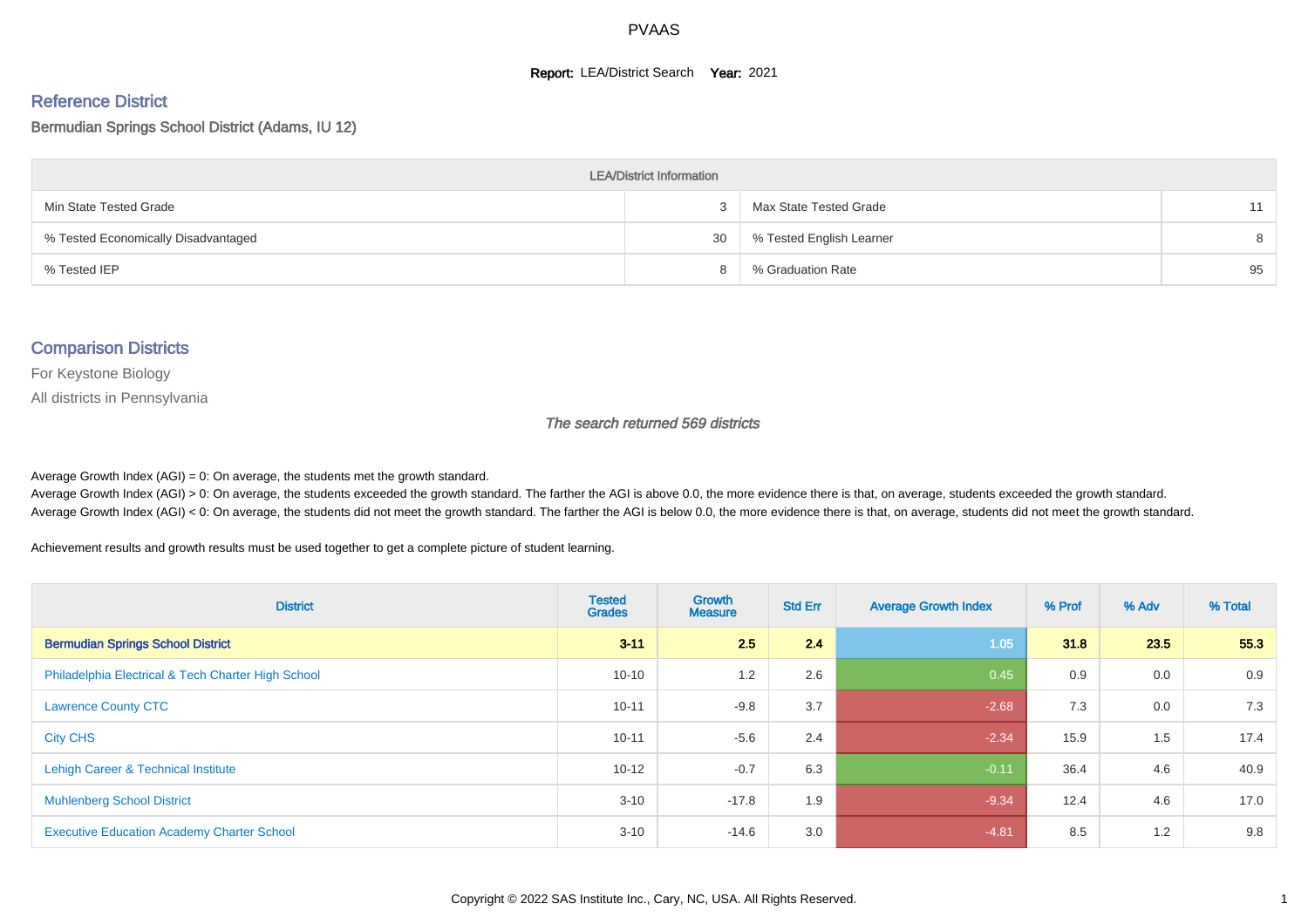| <b>District</b>                               | <b>Tested</b><br><b>Grades</b> | <b>Growth</b><br><b>Measure</b> | <b>Std Err</b> | <b>Average Growth Index</b> | % Prof | % Adv | % Total |
|-----------------------------------------------|--------------------------------|---------------------------------|----------------|-----------------------------|--------|-------|---------|
| <b>Bermudian Springs School District</b>      | $3 - 11$                       | 2.5                             | 2.4            | $1.05$                      | 31.8   | 23.5  | 55.3    |
| <b>Chartiers-Houston School District</b>      | $3 - 10$                       | $-16.5$                         | $3.5\,$        | $-4.79$                     | 26.3   | 6.6   | 32.9    |
| <b>Neshannock Township School District</b>    | $3 - 10$                       | $-12.5$                         | 2.7            | $-4.73$                     | 29.0   | 13.0  | 42.0    |
| <b>Mid Valley School District</b>             | $3 - 10$                       | $-11.1$                         | 2.7            | $-4.07$                     | 28.3   | 8.1   | 36.4    |
| <b>Shikellamy School District</b>             | $3 - 10$                       | $-8.3$                          | 2.4            | $-3.42$                     | 20.8   | 18.5  | 39.2    |
| Lackawanna Trail School District              | $3 - 10$                       | $-11.0$                         | 3.3            | $-3.35$                     | 13.1   | 18.0  | 31.2    |
| <b>Wissahickon School District</b>            | $3 - 10$                       | $-5.3$                          | 1.7            | $-3.14$                     | 27.5   | 29.0  | 56.6    |
| Jefferson-Morgan School District              | $3 - 10$                       | $-12.0$                         | 3.9            | $-3.09$                     | 28.6   | 6.1   | 34.7    |
| California Area School District               | $3 - 10$                       | $-13.7$                         | 4.5            | $-3.06$                     | 41.7   | 16.7  | 58.3    |
| <b>Avonworth School District</b>              | $3 - 10$                       | $-6.2$                          | 2.3            | $-2.68$                     | 35.9   | 14.1  | 50.0    |
| <b>Antietam School District</b>               | $3 - 10$                       | $-9.5$                          | 3.7            | $-2.57$                     | 20.9   | 1.5   | 22.4    |
| <b>Carmichaels Area School District</b>       | $3 - 10$                       | $-7.0$                          | 3.1            | $-2.30$                     | 17.8   | 9.6   | 27.4    |
| <b>Yough School District</b>                  | $3 - 10$                       | $-6.2$                          | 2.7            | $-2.27$                     | 28.9   | 8.8   | 37.7    |
| <b>Wyoming Area School District</b>           | $3 - 10$                       | $-5.5$                          | 2.5            | $-2.21$                     | 32.0   | 9.6   | 41.6    |
| <b>West Middlesex Area School District</b>    | $3 - 10$                       | $-7.4$                          | 3.5            | $-2.11$                     | 32.0   | 9.6   | 41.6    |
| <b>Cambria Heights School District</b>        | $3 - 10$                       | $-6.2$                          | 2.9            | $-2.11$                     | 25.0   | 13.0  | 38.0    |
| <b>Sto-Rox School District</b>                | $3 - 10$                       | $-7.0$                          | 3.5            | $-1.99$                     | 3.2    | 0.0   | $3.2\,$ |
| <b>Shanksville-Stonycreek School District</b> | $3 - 10$                       | $-8.6$                          | 5.5            | $-1.55$                     | 17.6   | 23.5  | 41.2    |
| <b>Troy Area School District</b>              | $3 - 10$                       | $-4.7$                          | 3.2            | $-1.46$                     | 22.8   | 16.5  | 39.2    |
| <b>Northeast Bradford School District</b>     | $3 - 10$                       | $-5.0$                          | 3.7            | $-1.35$                     | 30.6   | 4.8   | 35.5    |
| <b>Rose Tree Media School District</b>        | $3 - 10$                       | $-2.8$                          | 2.1            | $-1.33$                     | 35.2   | 29.6  | 64.8    |
| <b>Beaver Area School District</b>            | $3 - 10$                       | $-3.0$                          | 2.5            | $-1.16$                     | 25.8   | 27.8  | 53.6    |
| <b>Harmony Area School District</b>           | $3 - 10$                       | $-5.7$                          | 5.0            | $-1.13$                     | 33.3   | 0.0   | 33.3    |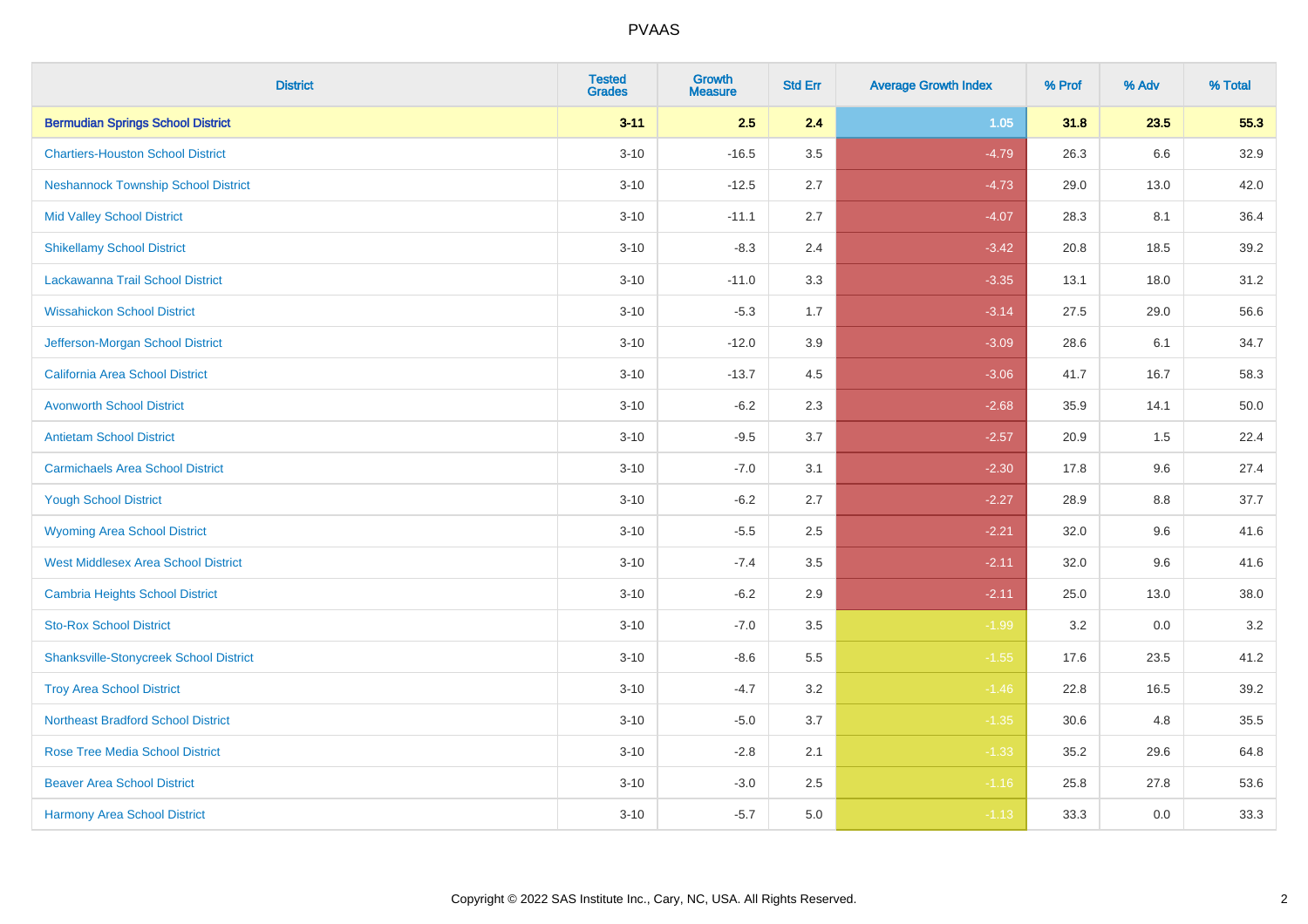| <b>District</b>                            | <b>Tested</b><br><b>Grades</b> | <b>Growth</b><br><b>Measure</b> | <b>Std Err</b> | <b>Average Growth Index</b> | % Prof | % Adv | % Total  |
|--------------------------------------------|--------------------------------|---------------------------------|----------------|-----------------------------|--------|-------|----------|
| <b>Bermudian Springs School District</b>   | $3 - 11$                       | 2.5                             | 2.4            | 1.05                        | 31.8   | 23.5  | 55.3     |
| <b>Moshannon Valley School District</b>    | $3 - 10$                       | $-5.1$                          | 4.6            | $-1.12$                     | 25.0   | 12.5  | 37.5     |
| <b>Mahanoy Area School District</b>        | $3 - 10$                       | $-3.4$                          | 3.1            | $-1.07$                     | 21.4   | 8.6   | $30.0\,$ |
| Northwest Area School District             | $3 - 10$                       | $-3.2$                          | 3.3            | $-0.97$                     | 30.4   | 13.0  | 43.5     |
| <b>Propel Charter School-Montour</b>       | $3 - 10$                       | $-3.4$                          | 3.6            | $-0.93$                     | 7.7    | 0.0   | 7.7      |
| <b>Mount Union Area School District</b>    | $3 - 10$                       | $-2.5$                          | 2.8            | $-0.89$                     | 19.8   | 5.8   | 25.6     |
| <b>Reynolds School District</b>            | $3 - 10$                       | $-3.0$                          | 3.5            | $-0.87$                     | 27.3   | 9.1   | 36.4     |
| <b>Carbondale Area School District</b>     | $3 - 10$                       | $-2.8$                          | 3.2            | $-0.87$                     | 27.5   | 2.9   | 30.4     |
| <b>Valley Grove School District</b>        | $3 - 10$                       | $-4.0$                          | 5.5            | $-0.72$                     | 68.4   | 15.8  | 84.2     |
| <b>Tri-Valley School District</b>          | $3 - 10$                       | $-2.7$                          | 3.9            | $-0.69$                     | 31.0   | 9.5   | 40.5     |
| <b>Monessen City School District</b>       | $3 - 10$                       | $-3.9$                          | 5.6            | $-0.69$                     | 21.0   | 10.5  | 31.6     |
| <b>Southeastern Greene School District</b> | $3 - 10$                       | $-2.3$                          | 4.4            | $-0.53$                     | 29.0   | 9.7   | 38.7     |
| <b>Clearfield Area School District</b>     | $3 - 10$                       | $-1.3$                          | 3.7            | $-0.34$                     | 43.9   | 24.6  | 68.4     |
| <b>MaST Community Charter School</b>       | $3 - 10$                       | $-0.9$                          | 2.5            | $-0.34$                     | 25.0   | 21.6  | 46.6     |
| <b>Ferndale Area School District</b>       | $3 - 10$                       | $-1.1$                          | 4.1            | $-0.27$                     | 21.0   | 7.9   | 29.0     |
| <b>Fort Cherry School District</b>         | $3 - 10$                       | $-0.7$                          | 3.1            | $-0.21$                     | 30.6   | 14.1  | 44.7     |
| Portage Area School District               | $3 - 10$                       | $-0.5$                          | 3.3            | $-0.14$                     | 27.0   | 20.6  | 47.6     |
| <b>Freeport Area School District</b>       | $3 - 10$                       | $-0.2$                          | 2.1            | $-0.10$                     | 37.4   | 29.8  | 67.2     |
| <b>Garnet Valley School District</b>       | $3 - 10$                       | 0.2                             | 1.7            | 0.13                        | 34.9   | 26.4  | 61.3     |
| <b>Marion Center Area School District</b>  | $3 - 10$                       | 0.8                             | 2.9            | 0.27                        | 23.3   | 11.1  | 34.4     |
| South Williamsport Area School District    | $3 - 10$                       | 0.9                             | 3.1            | 0.31                        | 38.4   | 11.6  | 50.0     |
| <b>MaST Community Charter School II</b>    | $3 - 10$                       | 1.4                             | 3.0            | 0.45                        | 16.1   | 4.6   | 20.7     |
| <b>Abington School District</b>            | $3 - 10$                       | 0.9                             | 1.6            | 0.57                        | 29.7   | 28.7  | 58.4     |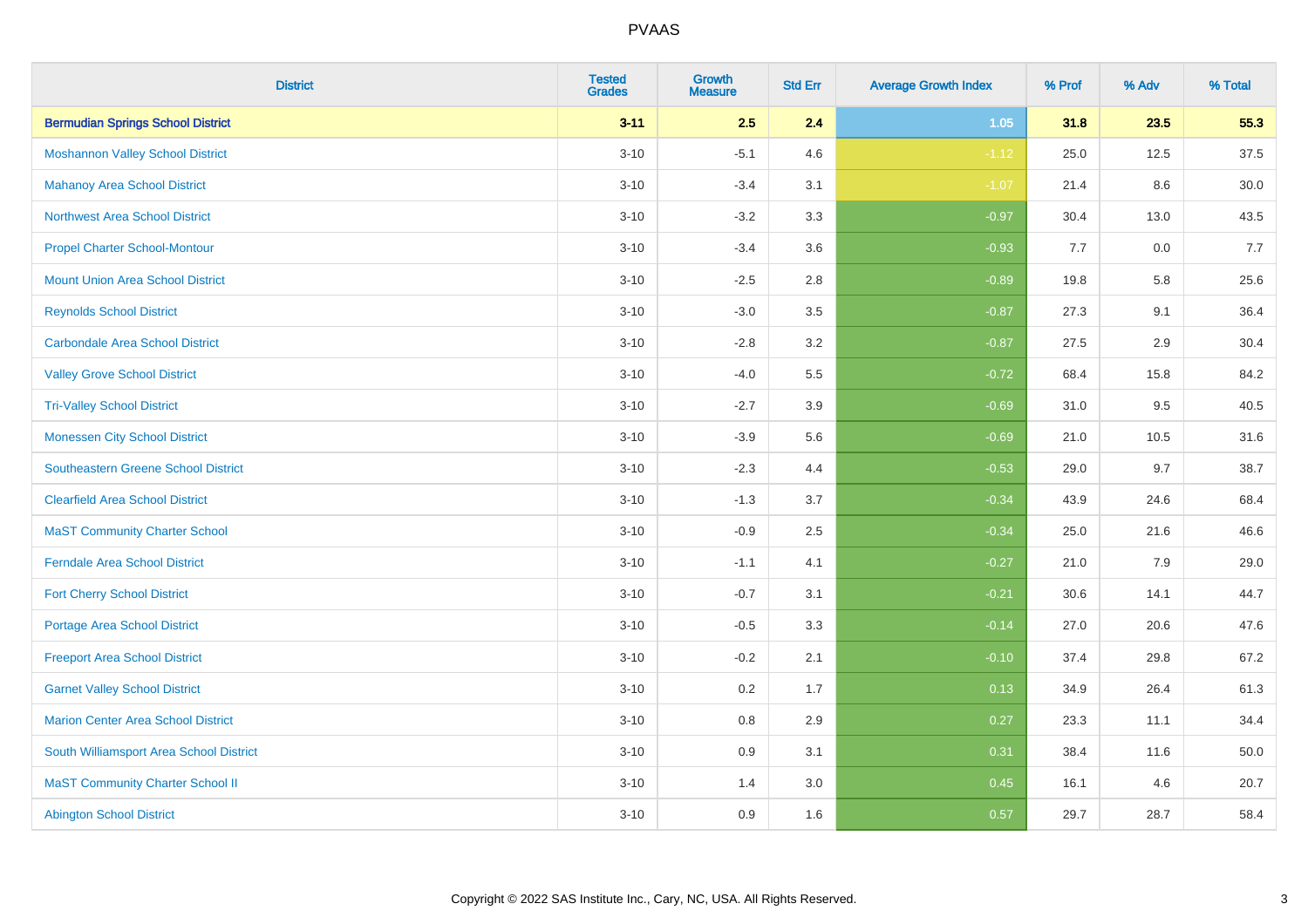| <b>District</b>                                    | <b>Tested</b><br><b>Grades</b> | <b>Growth</b><br><b>Measure</b> | <b>Std Err</b> | <b>Average Growth Index</b> | % Prof | % Adv | % Total |
|----------------------------------------------------|--------------------------------|---------------------------------|----------------|-----------------------------|--------|-------|---------|
| <b>Bermudian Springs School District</b>           | $3 - 11$                       | 2.5                             | 2.4            | 1.05                        | 31.8   | 23.5  | 55.3    |
| <b>Sullivan County School District</b>             | $3 - 10$                       | 2.5                             | 4.3            | 0.58                        | 43.6   | 7.7   | 51.3    |
| <b>Bethlehem-Center School District</b>            | $3 - 10$                       | 2.1                             | 3.5            | 0.59                        | 32.3   | 4.6   | 36.9    |
| <b>Belmont Charter School</b>                      | $3 - 10$                       | 2.2                             | 3.4            | 0.64                        | 5.3    | 1.8   | 7.0     |
| <b>Centennial School District</b>                  | $3 - 10$                       | 1.5                             | 1.5            | 0.98                        | 23.6   | 12.4  | 36.0    |
| <b>Southeast Delco School District</b>             | $3 - 10$                       | 3.9                             | 3.5            | 1.12                        | 18.6   | 3.4   | 22.0    |
| <b>Bellwood-Antis School District</b>              | $3 - 10$                       | $3.5\,$                         | 2.8            | 1.24                        | 40.9   | 19.4  | 60.2    |
| <b>Bloomsburg Area School District</b>             | $3 - 10$                       | 4.3                             | 3.4            | 1.26                        | 36.5   | 20.6  | 57.1    |
| <b>Mastery Charter School - Thomas Campus</b>      | $3 - 10$                       | 7.9                             | 5.7            | 1.39                        | 12.5   | 0.0   | 12.5    |
| <b>Central Valley School District</b>              | $3 - 10$                       | 4.7                             | 2.6            | 1.83                        | 37.8   | 18.5  | 56.3    |
| <b>Benton Area School District</b>                 | $3 - 10$                       | 8.1                             | 4.0            | 2.01                        | 35.7   | 28.6  | 64.3    |
| <b>Wallingford-Swarthmore School District</b>      | $3 - 10$                       | 5.0                             | 2.2            | 2.25                        | 33.3   | 37.1  | 70.4    |
| <b>Glendale School District</b>                    | $3 - 10$                       | 7.9                             | 3.5            | 2.25                        | 42.6   | 9.3   | 51.8    |
| <b>Commonwealth Charter Academy Charter School</b> | $3 - 10$                       | 4.2                             | 1.6            | 2.68                        | 27.0   | 15.6  | 42.5    |
| South Butler County School District                | $3 - 10$                       | 6.3                             | 2.2            | 2.80                        | 37.8   | 19.2  | 57.0    |
| Allegheny-Clarion Valley School District           | $3 - 10$                       | 12.3                            | 4.1            | 3.03                        | 33.3   | 19.0  | 52.4    |
| <b>Kane Area School District</b>                   | $3 - 10$                       | 8.8                             | 2.9            | 3.07                        | 31.4   | 19.8  | 51.2    |
| <b>Mars Area School District</b>                   | $3 - 10$                       | 6.6                             | 1.9            | 3.45                        | 36.7   | 32.4  | 69.1    |
| <b>Tredyffrin-Easttown School District</b>         | $3 - 10$                       | 8.7                             | 2.4            | 3.57                        | 35.2   | 35.8  | 71.0    |
| Maritime Academy Charter School                    | $3 - 10$                       | 13.2                            | 3.1            | 4.29                        | 24.0   | 1.3   | 25.3    |
| <b>Montrose Area School District</b>               | $3 - 10$                       | 12.3                            | 2.8            | 4.41                        | 37.8   | 28.9  | 66.7    |
| <b>Pennridge School District</b>                   | $3 - 10$                       | 7.4                             | 1.5            | 5.10                        | 32.0   | 27.6  | 59.6    |
| <b>Fleetwood Area School District</b>              | $3 - 10$                       | 10.4                            | 2.0            | 5.19                        | 31.7   | 25.8  | 57.5    |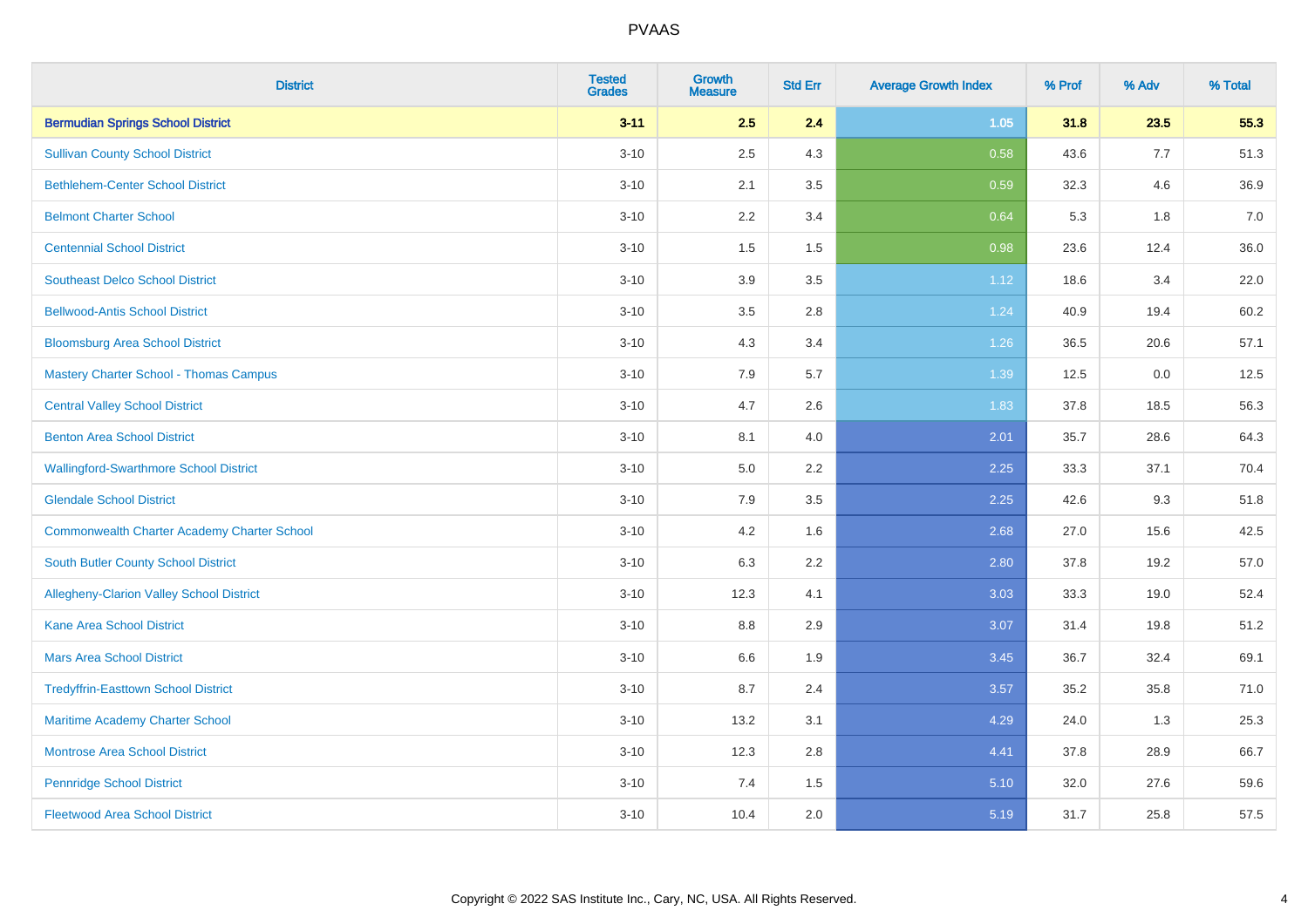| <b>District</b>                              | <b>Tested</b><br><b>Grades</b> | <b>Growth</b><br><b>Measure</b> | <b>Std Err</b> | <b>Average Growth Index</b> | % Prof | % Adv   | % Total |
|----------------------------------------------|--------------------------------|---------------------------------|----------------|-----------------------------|--------|---------|---------|
| <b>Bermudian Springs School District</b>     | $3 - 11$                       | 2.5                             | 2.4            | $1.05$                      | 31.8   | 23.5    | 55.3    |
| <b>Avon Grove School District</b>            | $3 - 10$                       | 7.6                             | 1.4            | 5.29                        | 33.7   | 33.2    | 67.0    |
| <b>Blue Mountain School District</b>         | $3 - 10$                       | 12.2                            | 2.1            | 5.81                        | 30.7   | 26.1    | 56.8    |
| <b>Collegium Charter School</b>              | $3 - 10$                       | 21.2                            | 2.6            | 8.18                        | 25.4   | 16.4    | 41.8    |
| <b>Derry Township School District</b>        | $3 - 10$                       | 20.1                            | 2.0            | 10.20                       | 32.8   | 46.9    | 79.7    |
| <b>Pittsburgh School District</b>            | $3 - 11$                       | $-13.0$                         | 1.1            | $-12.25$                    | 16.1   | 6.5     | 22.6    |
| <b>Butler Area School District</b>           | $3 - 11$                       | $-14.1$                         | 1.5            | $-9.60$                     | 26.4   | 11.1    | 37.5    |
| <b>North Hills School District</b>           | $3 - 11$                       | $-15.8$                         | 1.8            | $-8.84$                     | 26.4   | 19.8    | 46.2    |
| <b>Cheltenham School District</b>            | $3 - 11$                       | $-17.6$                         | 2.0            | $-8.74$                     | 24.4   | 8.3     | 32.6    |
| <b>Williamsport Area School District</b>     | $3 - 11$                       | $-11.7$                         | 1.4            | $-8.29$                     | 18.2   | 10.5    | 28.7    |
| <b>Greater Latrobe School District</b>       | $3 - 11$                       | $-14.1$                         | 2.0            | $-7.14$                     | 41.0   | 12.6    | 53.6    |
| <b>Kennett Consolidated School District</b>  | $3 - 11$                       | $-10.4$                         | 1.7            | $-6.27$                     | 28.7   | 14.0    | 42.7    |
| <b>Big Beaver Falls Area School District</b> | $3 - 11$                       | $-17.9$                         | 2.8            | $-6.27$                     | 9.4    | 2.8     | 12.2    |
| <b>Coatesville Area School District</b>      | $3 - 11$                       | $-9.5$                          | 1.6            | $-5.81$                     | 12.8   | 3.3     | 16.2    |
| <b>Central Cambria School District</b>       | $3 - 11$                       | $-12.7$                         | 2.3            | $-5.61$                     | 19.4   | 7.4     | 26.9    |
| Aliquippa School District                    | $3 - 11$                       | $-20.0$                         | 3.6            | $-5.54$                     | 1.7    | $0.0\,$ | 1.7     |
| <b>Frazier School District</b>               | $3 - 11$                       | $-18.9$                         | 3.4            | $-5.49$                     | 18.3   | 1.4     | 19.7    |
| <b>Washington School District</b>            | $3 - 11$                       | $-15.9$                         | 2.9            | $-5.44$                     | 12.9   | 1.7     | 14.7    |
| Philadelphia Academy Charter School          | $3 - 11$                       | $-14.7$                         | 2.7            | $-5.42$                     | 21.6   | 3.9     | 25.5    |
| <b>Bristol Township School District</b>      | $3 - 11$                       | $-7.4$                          | 1.4            | $-5.32$                     | 13.8   | 4.6     | 18.4    |
| <b>Wilkes-Barre Area School District</b>     | $3 - 11$                       | $-12.4$                         | 2.4            | $-5.18$                     | 14.2   | 3.7     | 17.9    |
| <b>East Lycoming School District</b>         | $3 - 11$                       | $-10.9$                         | 2.1            | $-5.08$                     | 22.5   | 8.2     | 30.8    |
| Meyersdale Area School District              | $3 - 11$                       | $-16.1$                         | 3.3            | $-4.94$                     | 20.3   | 5.8     | 26.1    |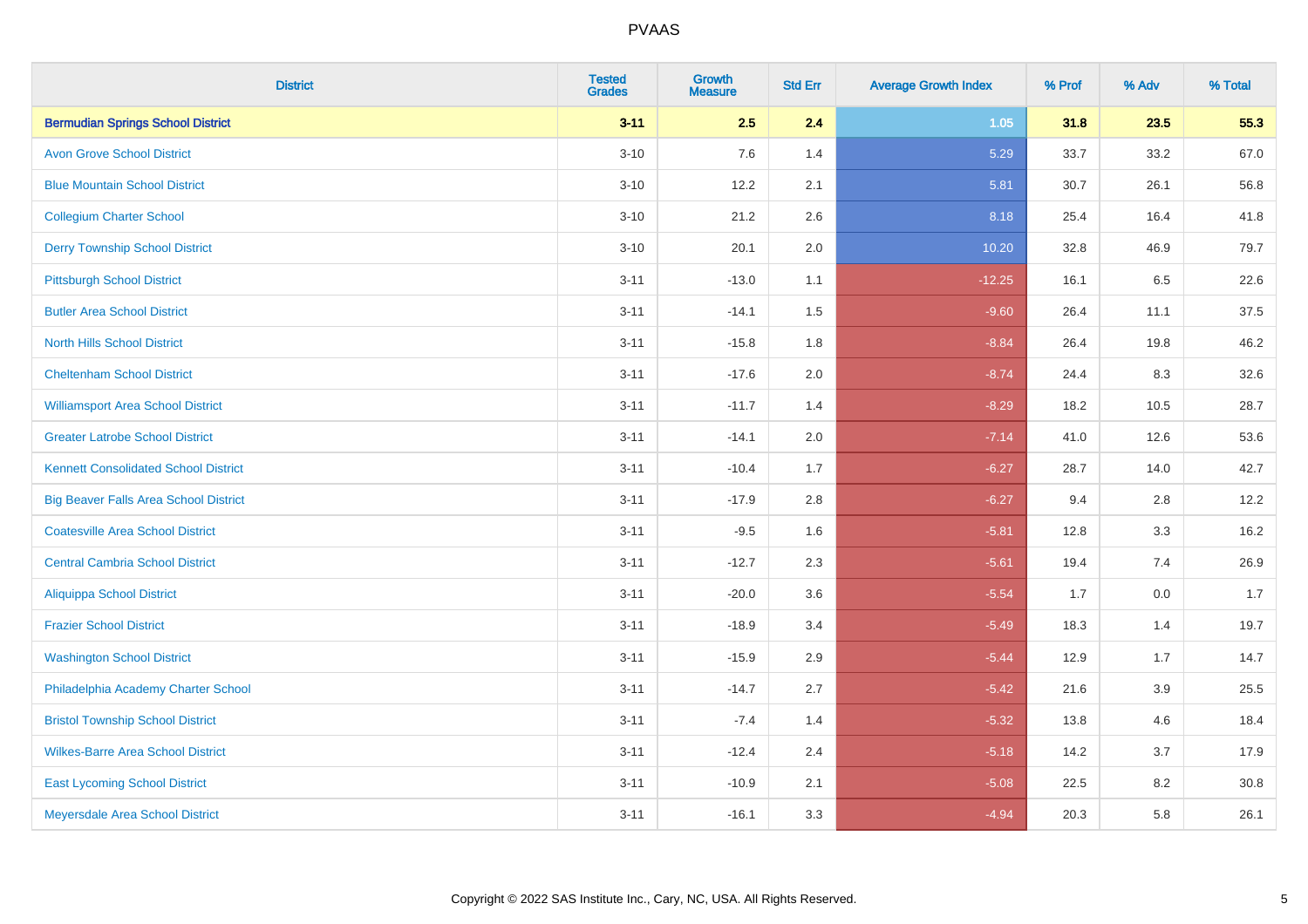| <b>District</b>                               | <b>Tested</b><br><b>Grades</b> | <b>Growth</b><br><b>Measure</b> | <b>Std Err</b> | <b>Average Growth Index</b> | % Prof | % Adv | % Total |
|-----------------------------------------------|--------------------------------|---------------------------------|----------------|-----------------------------|--------|-------|---------|
| <b>Bermudian Springs School District</b>      | $3 - 11$                       | 2.5                             | 2.4            | $1.05$                      | 31.8   | 23.5  | 55.3    |
| <b>Trinity Area School District</b>           | $3 - 11$                       | $-8.7$                          | 1.8            | $-4.87$                     | 20.9   | 9.8   | 30.8    |
| <b>Girard School District</b>                 | $3 - 11$                       | $-12.3$                         | 2.6            | $-4.76$                     | 29.7   | 18.9  | 48.6    |
| <b>Fannett-Metal School District</b>          | $3 - 11$                       | $-22.3$                         | 4.8            | $-4.65$                     | 16.4   | 6.6   | 23.0    |
| <b>Derry Area School District</b>             | $3 - 11$                       | $-11.8$                         | 2.6            | $-4.53$                     | 34.8   | 6.1   | 40.9    |
| <b>Northwestern School District</b>           | $3 - 11$                       | $-14.6$                         | 3.2            | $-4.51$                     | 32.5   | 13.7  | 46.2    |
| <b>Dunmore School District</b>                | $3 - 11$                       | $-12.2$                         | 2.7            | $-4.51$                     | 15.0   | 5.3   | 20.4    |
| <b>Hanover Public School District</b>         | $3 - 11$                       | $-12.4$                         | 2.7            | $-4.50$                     | 22.7   | 6.2   | 28.9    |
| Jim Thorpe Area School District               | $3 - 11$                       | $-10.9$                         | 2.4            | $-4.48$                     | 19.5   | 6.0   | 25.5    |
| <b>Greenville Area School District</b>        | $3 - 11$                       | $-13.2$                         | 3.0            | $-4.45$                     | 32.1   | 4.6   | 36.7    |
| <b>Chambersburg Area School District</b>      | $3 - 11$                       | $-5.6$                          | 1.3            | $-4.42$                     | 24.2   | 15.2  | 39.4    |
| <b>General Mclane School District</b>         | $3 - 11$                       | $-10.7$                         | 2.4            | $-4.40$                     | 34.0   | 15.6  | 49.6    |
| <b>Big Spring School District</b>             | $3 - 11$                       | $-9.8$                          | 2.3            | $-4.32$                     | 23.6   | 12.9  | 36.5    |
| <b>Central Dauphin School District</b>        | $3 - 11$                       | $-5.2$                          | 1.2            | $-4.24$                     | 29.3   | 8.7   | 38.0    |
| <b>Chartiers Valley School District</b>       | $3 - 11$                       | $-9.1$                          | 2.1            | $-4.23$                     | 20.7   | 17.4  | 38.0    |
| <b>Central Fulton School District</b>         | $3 - 11$                       | $-13.3$                         | 3.2            | $-4.20$                     | 18.1   | 9.7   | 27.8    |
| <b>Williamsburg Community School District</b> | $3 - 11$                       | $-16.9$                         | 4.1            | $-4.14$                     | 22.4   | 0.0   | 22.4    |
| <b>Moniteau School District</b>               | $3 - 11$                       | $-11.8$                         | 2.9            | $-4.07$                     | 22.6   | 5.0   | 27.6    |
| <b>Mcguffey School District</b>               | $3 - 11$                       | $-12.1$                         | 3.0            | $-4.06$                     | 12.8   | 5.9   | 18.6    |
| <b>Southmoreland School District</b>          | $3 - 11$                       | $-12.5$                         | 3.1            | $-4.04$                     | 33.3   | 15.5  | 48.8    |
| <b>Milton Area School District</b>            | $3 - 11$                       | $-10.1$                         | 2.5            | $-4.04$                     | 23.0   | 11.3  | 34.2    |
| <b>Deer Lakes School District</b>             | $3 - 11$                       | $-10.0$                         | 2.5            | $-4.02$                     | 27.7   | 9.9   | 37.6    |
| <b>Ellwood City Area School District</b>      | $3 - 11$                       | $-12.5$                         | 3.1            | $-4.00$                     | 26.7   | 8.7   | 35.4    |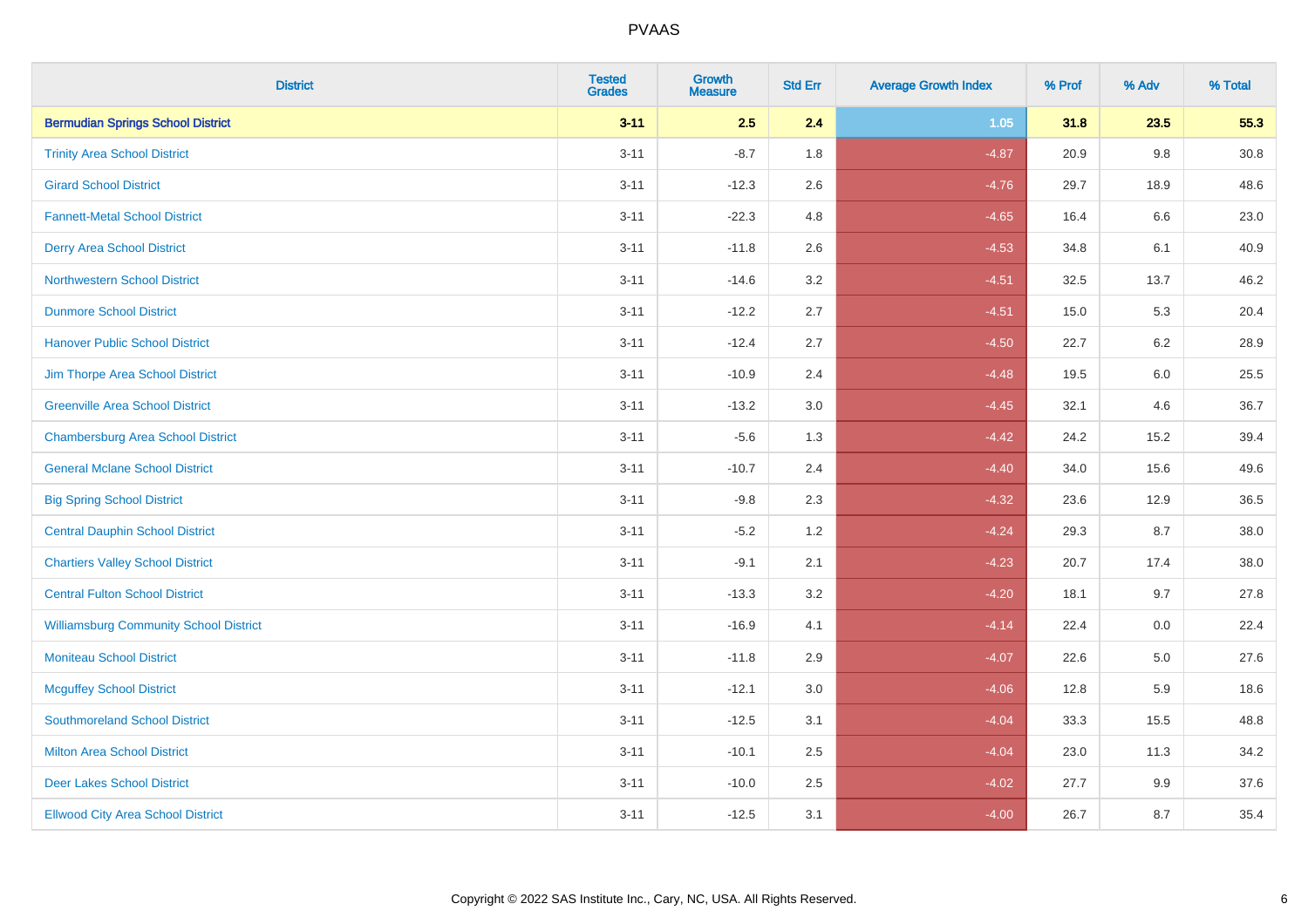| <b>District</b>                           | <b>Tested</b><br><b>Grades</b> | <b>Growth</b><br><b>Measure</b> | <b>Std Err</b> | <b>Average Growth Index</b> | % Prof | % Adv   | % Total |
|-------------------------------------------|--------------------------------|---------------------------------|----------------|-----------------------------|--------|---------|---------|
| <b>Bermudian Springs School District</b>  | $3 - 11$                       | 2.5                             | 2.4            | $1.05$                      | 31.8   | 23.5    | 55.3    |
| <b>Plum Borough School District</b>       | $3 - 11$                       | $-9.4$                          | 2.4            | $-3.98$                     | 32.9   | 27.4    | 60.4    |
| <b>Windber Area School District</b>       | $3 - 11$                       | $-11.9$                         | 3.0            | $-3.94$                     | 41.0   | 10.3    | 51.3    |
| <b>Bethlehem Area School District</b>     | $3 - 11$                       | $-4.5$                          | 1.1            | $-3.91$                     | 20.4   | 11.3    | 31.7    |
| <b>Tacony Academy Charter School</b>      | $3 - 11$                       | $-12.9$                         | 3.3            | $-3.90$                     | 8.6    | 1.4     | 10.0    |
| <b>Pittston Area School District</b>      | $3 - 11$                       | $-8.2$                          | 2.2            | $-3.75$                     | 26.7   | 14.8    | 41.5    |
| <b>Mohawk Area School District</b>        | $3 - 11$                       | $-10.5$                         | 2.8            | $-3.75$                     | 35.1   | 10.6    | 45.7    |
| <b>Shade-Central City School District</b> | $3 - 11$                       | $-14.6$                         | 4.0            | $-3.68$                     | 9.6    | 0.0     | 9.6     |
| Morrisville Borough School District       | $3 - 11$                       | $-13.1$                         | 3.7            | $-3.52$                     | 4.9    | 1.6     | 6.6     |
| Mechanicsburg Area School District        | $3 - 11$                       | $-5.7$                          | 1.6            | $-3.48$                     | 35.1   | 16.0    | 51.2    |
| <b>South Park School District</b>         | $3 - 11$                       | $-8.8$                          | 2.5            | $-3.46$                     | 28.1   | 17.0    | 45.2    |
| <b>Burgettstown Area School District</b>  | $3 - 11$                       | $-11.2$                         | 3.2            | $-3.46$                     | 16.0   | 2.7     | 18.7    |
| <b>Ligonier Valley School District</b>    | $3 - 11$                       | $-10.8$                         | 3.1            | $-3.43$                     | 34.1   | 5.8     | 39.9    |
| <b>Mount Carmel Area School District</b>  | $3 - 11$                       | $-7.9$                          | 2.3            | $-3.38$                     | 18.2   | 4.4     | 22.6    |
| East Stroudsburg Area School District     | $3 - 11$                       | $-4.9$                          | 1.4            | $-3.38$                     | 22.7   | 12.5    | 35.2    |
| <b>Riverview School District</b>          | $3 - 11$                       | $-13.0$                         | 4.0            | $-3.29$                     | 43.1   | $7.8\,$ | 51.0    |
| <b>Canon-Mcmillan School District</b>     | $3 - 11$                       | $-5.0$                          | 1.5            | $-3.25$                     | 30.8   | 28.5    | 59.3    |
| <b>Somerset Area School District</b>      | $3 - 11$                       | $-7.6$                          | 2.4            | $-3.17$                     | 21.0   | 14.5    | 35.5    |
| <b>Parkland School District</b>           | $3 - 11$                       | $-3.7$                          | 1.2            | $-3.17$                     | 31.4   | 30.6    | 62.0    |
| <b>Keystone Oaks School District</b>      | $3 - 11$                       | $-7.2$                          | 2.3            | $-3.14$                     | 30.0   | 11.1    | 41.0    |
| <b>Hanover Area School District</b>       | $3 - 11$                       | $-14.7$                         | 4.7            | $-3.13$                     | 12.1   | 3.0     | 15.2    |
| <b>Greensburg Salem School District</b>   | $3 - 11$                       | $-6.9$                          | 2.2            | $-3.06$                     | 30.3   | 13.3    | 43.6    |
| <b>Gettysburg Area School District</b>    | $3 - 11$                       | $-6.0$                          | 2.0            | $-3.02$                     | 28.8   | 19.6    | 48.5    |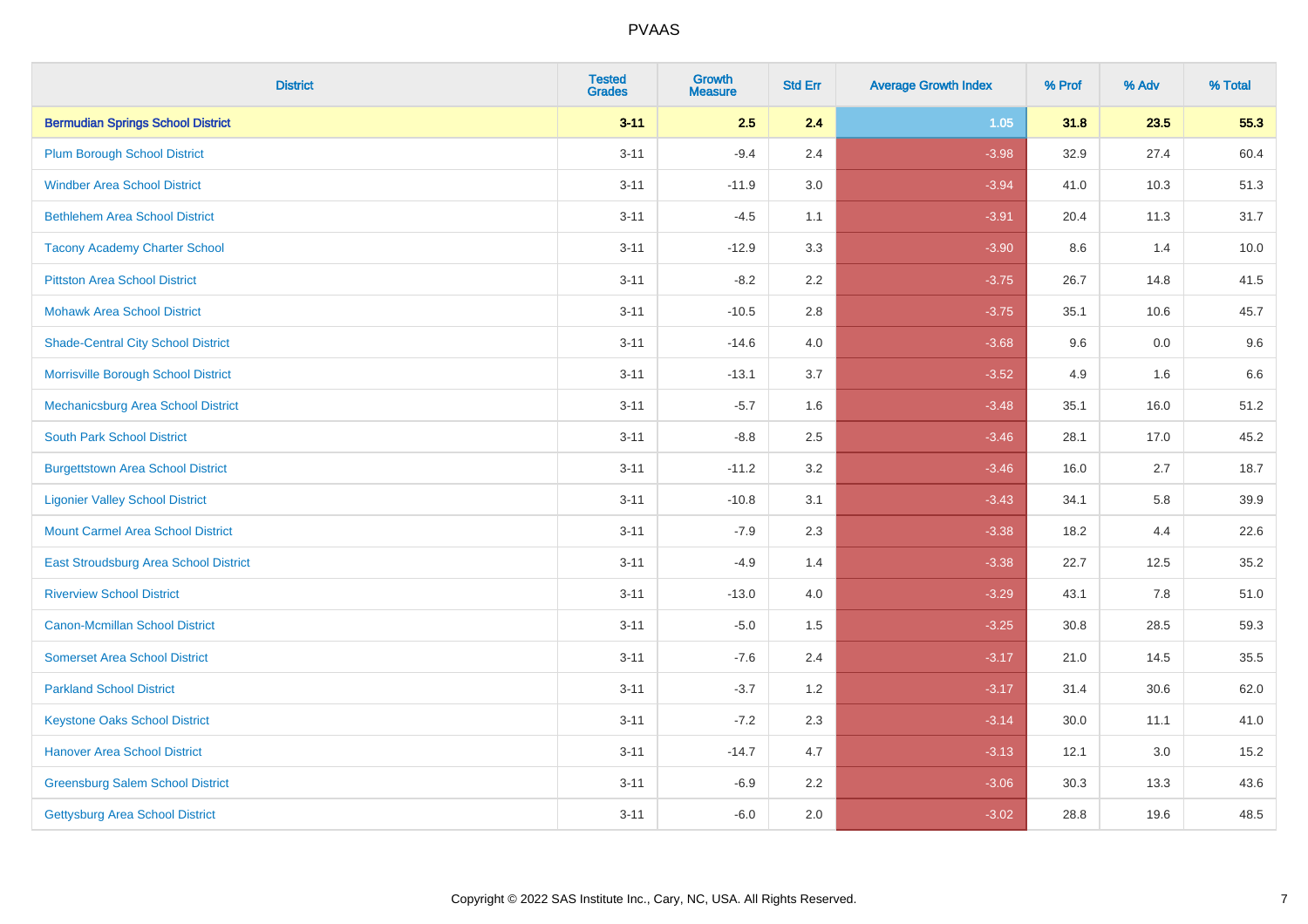| <b>District</b>                              | <b>Tested</b><br><b>Grades</b> | <b>Growth</b><br><b>Measure</b> | <b>Std Err</b> | <b>Average Growth Index</b> | % Prof | % Adv | % Total |
|----------------------------------------------|--------------------------------|---------------------------------|----------------|-----------------------------|--------|-------|---------|
| <b>Bermudian Springs School District</b>     | $3 - 11$                       | 2.5                             | 2.4            | $1.05$                      | 31.8   | 23.5  | 55.3    |
| <b>Corry Area School District</b>            | $3 - 11$                       | $-6.8$                          | 2.3            | $-3.01$                     | 24.0   | 8.8   | 32.8    |
| <b>Carlisle Area School District</b>         | $3 - 11$                       | $-5.2$                          | 1.7            | $-2.99$                     | 28.0   | 19.3  | 47.3    |
| <b>Montour School District</b>               | $3 - 11$                       | $-6.1$                          | 2.1            | $-2.95$                     | 31.8   | 23.6  | 55.3    |
| <b>Baldwin-Whitehall School District</b>     | $3 - 11$                       | $-5.5$                          | 1.9            | $-2.93$                     | 32.0   | 14.7  | 46.7    |
| Mifflinburg Area School District             | $3 - 11$                       | $-6.0$                          | 2.1            | $-2.87$                     | 32.7   | 13.3  | 46.0    |
| <b>Berwick Area School District</b>          | $3 - 11$                       | $-6.9$                          | 2.4            | $-2.84$                     | 22.3   | 11.5  | 33.8    |
| Southern Columbia Area School District       | $3 - 11$                       | $-8.5$                          | 3.0            | $-2.83$                     | 30.5   | 12.8  | 43.3    |
| <b>Sharon City School District</b>           | $3 - 11$                       | $-6.5$                          | 2.3            | $-2.79$                     | 13.1   | 5.0   | 18.1    |
| <b>Pottsgrove School District</b>            | $3 - 11$                       | $-5.5$                          | 2.0            | $-2.78$                     | 28.6   | 10.3  | 38.8    |
| Karns City Area School District              | $3 - 11$                       | $-7.2$                          | 2.6            | $-2.71$                     | 26.4   | 20.8  | 47.2    |
| <b>Eastern York School District</b>          | $3 - 11$                       | $-6.2$                          | 2.3            | $-2.70$                     | 27.8   | 18.5  | 46.4    |
| <b>Governor Mifflin School District</b>      | $3 - 11$                       | $-4.4$                          | 1.6            | $-2.69$                     | 30.3   | 7.7   | 38.0    |
| <b>Connellsville Area School District</b>    | $3 - 11$                       | $-5.3$                          | 2.0            | $-2.67$                     | 24.2   | 5.0   | 29.1    |
| <b>Blairsville-Saltsburg School District</b> | $3 - 11$                       | $-7.5$                          | 2.8            | $-2.67$                     | 20.1   | 8.2   | 28.3    |
| <b>Richland School District</b>              | $3 - 11$                       | $-6.9$                          | 2.6            | $-2.63$                     | 40.1   | 20.9  | 61.0    |
| <b>Bethel Park School District</b>           | $3 - 11$                       | $-4.4$                          | 1.7            | $-2.62$                     | 40.1   | 27.3  | 67.4    |
| <b>Forbes Road School District</b>           | $3 - 11$                       | $-11.5$                         | 4.7            | $-2.43$                     | 23.1   | 10.3  | 33.3    |
| <b>Redbank Valley School District</b>        | $3 - 11$                       | $-7.5$                          | 3.1            | $-2.41$                     | 12.4   | 10.6  | 23.1    |
| <b>Wyoming Valley West School District</b>   | $3 - 11$                       | $-5.5$                          | 2.3            | $-2.38$                     | 22.2   | 9.2   | 31.4    |
| Mount Pleasant Area School District          | $3 - 11$                       | $-5.4$                          | 2.3            | $-2.37$                     | 33.3   | 8.7   | 42.0    |
| <b>Octorara Area School District</b>         | $3 - 11$                       | $-7.5$                          | 3.2            | $-2.35$                     | 26.1   | 17.0  | 43.2    |
| <b>Riverside School District</b>             | $3 - 11$                       | $-6.2$                          | 2.7            | $-2.33$                     | 20.8   | 17.0  | 37.7    |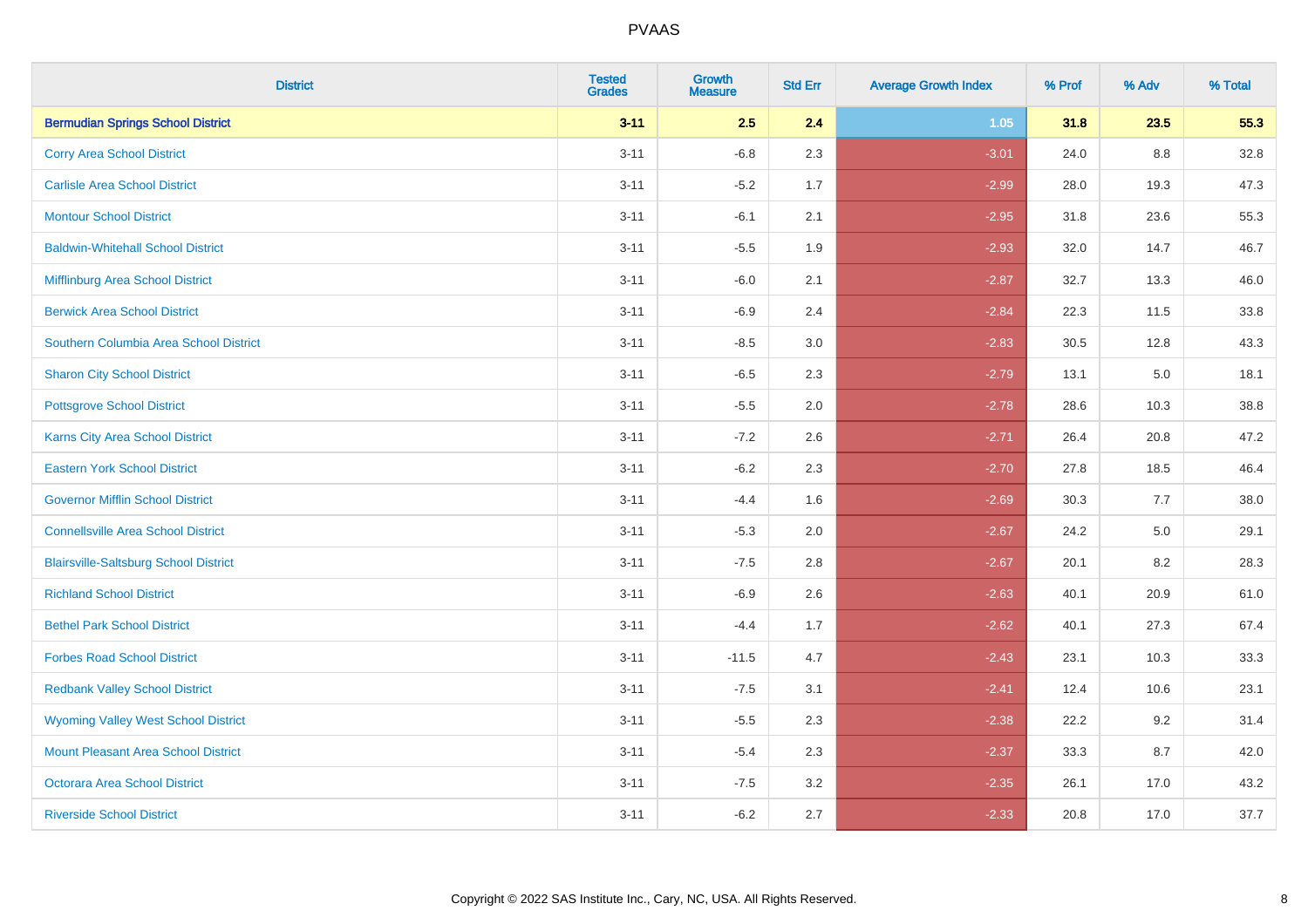| <b>District</b>                                | <b>Tested</b><br><b>Grades</b> | <b>Growth</b><br><b>Measure</b> | <b>Std Err</b> | <b>Average Growth Index</b> | % Prof | % Adv | % Total |
|------------------------------------------------|--------------------------------|---------------------------------|----------------|-----------------------------|--------|-------|---------|
| <b>Bermudian Springs School District</b>       | $3 - 11$                       | 2.5                             | 2.4            | $1.05$                      | 31.8   | 23.5  | 55.3    |
| <b>Jamestown Area School District</b>          | $3 - 11$                       | $-9.5$                          | 4.1            | $-2.33$                     | 41.5   | 4.9   | 46.3    |
| <b>Commodore Perry School District</b>         | $3 - 11$                       | $-10.4$                         | 4.5            | $-2.30$                     | 29.4   | 5.9   | 35.3    |
| <b>Susquenita School District</b>              | $3 - 11$                       | $-5.9$                          | 2.6            | $-2.28$                     | 30.6   | 13.9  | 44.4    |
| <b>Owen J Roberts School District</b>          | $3 - 11$                       | $-3.5$                          | 1.5            | $-2.27$                     | 36.8   | 24.4  | 61.2    |
| <b>Elizabeth Forward School District</b>       | $3 - 11$                       | $-5.5$                          | 2.5            | $-2.25$                     | 32.2   | 12.8  | 45.0    |
| <b>Western Beaver County School District</b>   | $3 - 11$                       | $-9.3$                          | 4.2            | $-2.20$                     | 45.1   | 3.9   | 49.0    |
| North Schuylkill School District               | $3 - 11$                       | $-4.7$                          | 2.2            | $-2.16$                     | 20.2   | 11.7  | 31.9    |
| <b>Elk Lake School District</b>                | $3 - 11$                       | $-6.1$                          | 2.9            | $-2.12$                     | 26.3   | 11.6  | 37.9    |
| <b>East Allegheny School District</b>          | $3 - 11$                       | $-6.4$                          | 3.0            | $-2.11$                     | 21.0   | 7.4   | 28.4    |
| <b>West Greene School District</b>             | $3 - 11$                       | $-8.1$                          | 3.9            | $-2.08$                     | 31.0   | 11.9  | 42.9    |
| <b>Wellsboro Area School District</b>          | $3 - 11$                       | $-6.3$                          | 3.0            | $-2.08$                     | 24.4   | 13.4  | 37.8    |
| <b>Boyertown Area School District</b>          | $3 - 11$                       | $-2.9$                          | 1.4            | $-2.06$                     | 30.8   | 22.6  | 53.4    |
| <b>Freedom Area School District</b>            | $3 - 11$                       | $-6.3$                          | 3.1            | $-2.04$                     | 22.9   | 8.4   | 31.3    |
| <b>Riverside Beaver County School District</b> | $3 - 11$                       | $-5.5$                          | 2.7            | $-2.03$                     | 35.8   | 23.2  | 59.0    |
| <b>Kiski Area School District</b>              | $3 - 11$                       | $-4.0$                          | 2.0            | $-1.99$                     | 23.1   | 18.2  | 41.3    |
| <b>Titusville Area School District</b>         | $3 - 11$                       | $-5.0$                          | 2.5            | $-1.98$                     | 26.5   | 6.8   | 33.3    |
| Lehigh Valley Academy Regional Charter School  | $3 - 11$                       | $-5.9$                          | 3.0            | $-1.98$                     | 20.0   | 7.7   | 27.7    |
| <b>North East School District</b>              | $3 - 11$                       | $-5.3$                          | 2.7            | $-1.97$                     | 31.7   | 24.8  | 56.4    |
| Schuylkill Haven Area School District          | $3 - 11$                       | $-5.3$                          | 2.7            | $-1.96$                     | 22.2   | 11.6  | 33.8    |
| Southern Lehigh School District                | $3 - 11$                       | $-4.1$                          | 2.1            | $-1.94$                     | 39.3   | 28.0  | 67.2    |
| Millersburg Area School District               | $3 - 11$                       | $-6.6$                          | 3.4            | $-1.92$                     | 24.1   | 10.3  | 34.5    |
| <b>Jenkintown School District</b>              | $3 - 11$                       | $-7.9$                          | 4.1            | $-1.92$                     | 34.1   | 27.3  | 61.4    |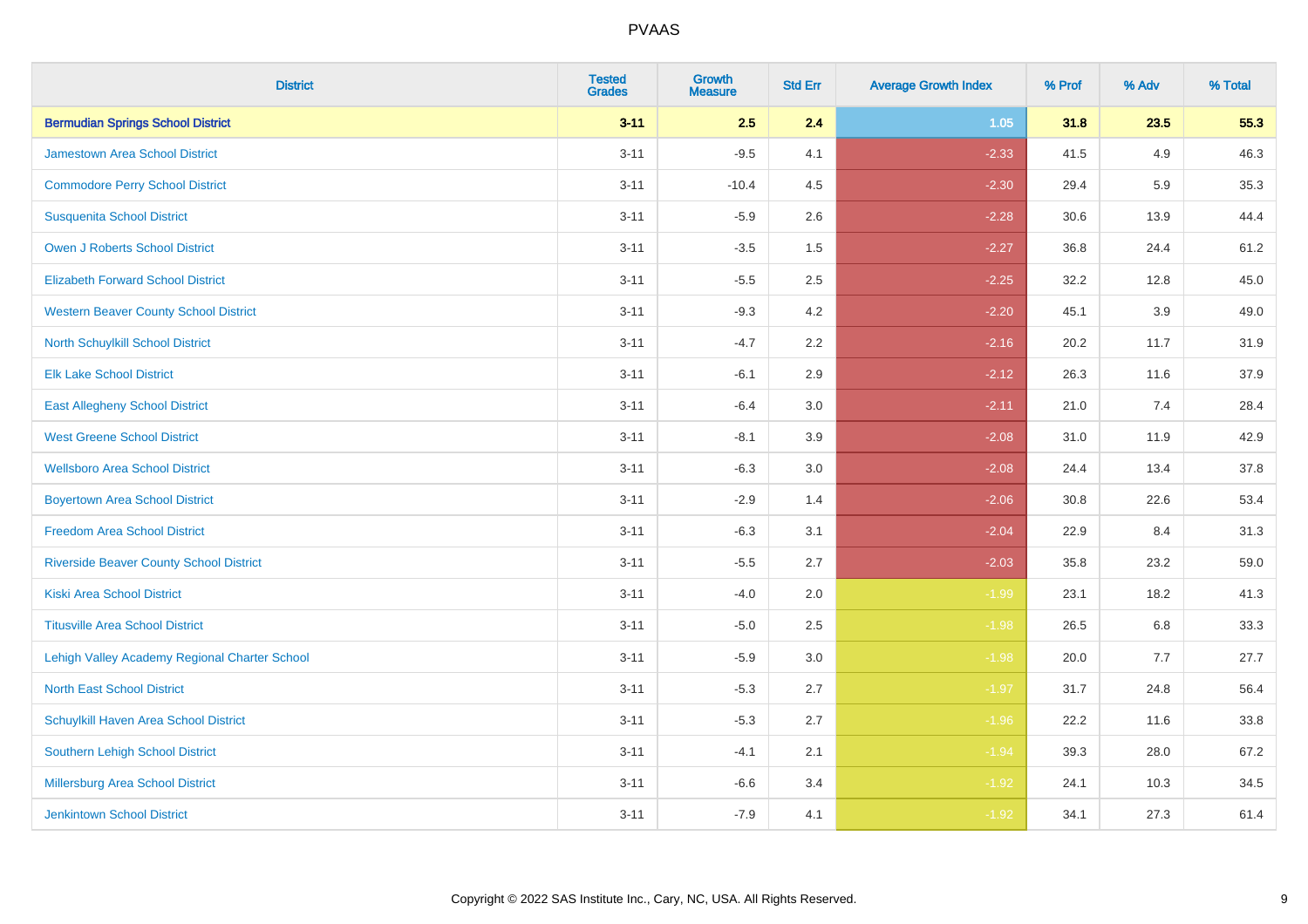| <b>District</b>                            | <b>Tested</b><br><b>Grades</b> | <b>Growth</b><br><b>Measure</b> | <b>Std Err</b> | <b>Average Growth Index</b> | % Prof | % Adv | % Total |
|--------------------------------------------|--------------------------------|---------------------------------|----------------|-----------------------------|--------|-------|---------|
| <b>Bermudian Springs School District</b>   | $3 - 11$                       | 2.5                             | 2.4            | 1.05                        | 31.8   | 23.5  | 55.3    |
| <b>Penn Cambria School District</b>        | $3 - 11$                       | $-4.5$                          | 2.4            | $-1.86$                     | 27.3   | 15.8  | 43.2    |
| <b>Montgomery Area School District</b>     | $3 - 11$                       | $-5.8$                          | 3.2            | $-1.83$                     | 25.0   | 11.5  | 36.5    |
| <b>West Chester Area School District</b>   | $3 - 11$                       | $-2.1$                          | 1.2            | $-1.83$                     | 36.4   | 23.2  | 59.6    |
| <b>Pleasant Valley School District</b>     | $3 - 11$                       | $-3.3$                          | 1.8            | $-1.80$                     | 28.5   | 10.4  | 39.0    |
| New Kensington-Arnold School District      | $3 - 11$                       | $-5.8$                          | 3.2            | $-1.80$                     | 10.8   | 1.2   | 12.0    |
| Renaissance Academy Charter School         | $3 - 11$                       | $-5.6$                          | 3.1            | $-1.79$                     | 28.4   | 18.5  | 46.9    |
| <b>Oxford Area School District</b>         | $3 - 11$                       | $-3.1$                          | 1.8            | $-1.77$                     | 27.5   | 14.5  | 42.0    |
| Southern Huntingdon County School District | $3 - 11$                       | $-5.9$                          | 3.4            | $-1.76$                     | 32.8   | 4.9   | 37.7    |
| <b>Union Area School District</b>          | $3 - 11$                       | $-6.5$                          | 3.8            | $-1.70$                     | 30.6   | 12.2  | 42.9    |
| Hatboro-Horsham School District            | $3 - 11$                       | $-2.7$                          | 1.6            | $-1.65$                     | 27.9   | 17.9  | 45.8    |
| <b>Steelton-Highspire School District</b>  | $3 - 11$                       | $-5.3$                          | 3.2            | $-1.65$                     | 13.9   | 0.0   | 13.9    |
| <b>Hollidaysburg Area School District</b>  | $3 - 11$                       | $-2.7$                          | 1.6            | $-1.64$                     | 32.6   | 15.2  | 47.8    |
| <b>Laurel Highlands School District</b>    | $3 - 11$                       | $-3.8$                          | 2.3            | $-1.63$                     | 20.9   | 14.6  | 35.4    |
| Insight PA Cyber Charter School            | $3 - 11$                       | $-9.4$                          | 5.8            | $-1.62$                     | 25.6   | 4.6   | 30.2    |
| <b>Slippery Rock Area School District</b>  | $3 - 11$                       | $-3.8$                          | 2.5            | $-1.56$                     | 30.8   | 21.9  | 52.7    |
| <b>Charleroi School District</b>           | $3 - 11$                       | $-4.3$                          | 2.7            | $-1.55$                     | 22.2   | 15.9  | 38.1    |
| <b>Ridgway Area School District</b>        | $3 - 11$                       | $-6.1$                          | 4.0            | $-1.53$                     | 42.2   | 15.6  | 57.8    |
| <b>Nazareth Area School District</b>       | $3 - 11$                       | $-2.5$                          | 1.7            | $-1.53$                     | 29.2   | 24.6  | 53.8    |
| <b>Crestwood School District</b>           | $3 - 11$                       | $-3.4$                          | 2.2            | $-1.52$                     | 33.1   | 21.7  | 54.9    |
| <b>Towanda Area School District</b>        | $3 - 11$                       | $-4.0$                          | 2.6            | $-1.52$                     | 24.8   | 9.9   | 34.8    |
| <b>Greater Johnstown School District</b>   | $3 - 11$                       | $-3.5$                          | 2.4            | $-1.45$                     | 10.3   | 1.3   | 11.5    |
| Salisbury-Elk Lick School District         | $3 - 11$                       | $-8.4$                          | 5.8            | $-1.45$                     | 33.3   | 5.6   | 38.9    |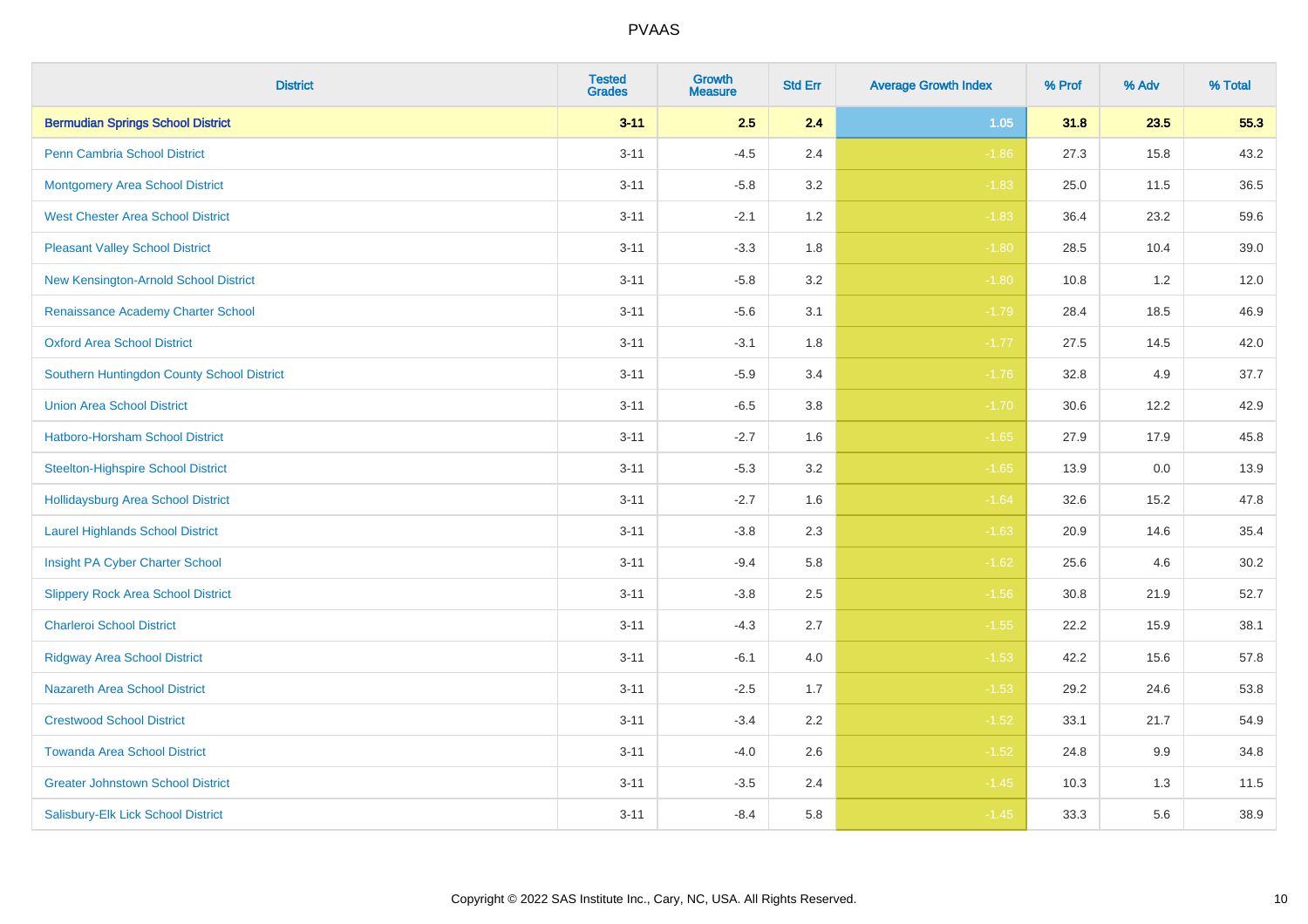| <b>District</b>                              | <b>Tested</b><br><b>Grades</b> | <b>Growth</b><br><b>Measure</b> | <b>Std Err</b> | <b>Average Growth Index</b> | % Prof | % Adv   | % Total |
|----------------------------------------------|--------------------------------|---------------------------------|----------------|-----------------------------|--------|---------|---------|
| <b>Bermudian Springs School District</b>     | $3 - 11$                       | 2.5                             | 2.4            | 1.05                        | 31.8   | 23.5    | 55.3    |
| <b>Rochester Area School District</b>        | $3 - 11$                       | $-5.7$                          | 3.9            | $-1.45$                     | 14.9   | 2.1     | 17.0    |
| <b>Middletown Area School District</b>       | $3 - 11$                       | $-3.4$                          | 2.4            | $-1.44$                     | 34.3   | 15.2    | 49.4    |
| <b>Weatherly Area School District</b>        | $3 - 11$                       | $-5.8$                          | 4.0            | $-1.44$                     | 32.1   | 8.9     | 41.1    |
| <b>Franklin Area School District</b>         | $3 - 11$                       | $-3.7$                          | 2.6            | $-1.43$                     | 30.5   | 5.9     | 36.4    |
| <b>Chester-Upland School District</b>        | $3 - 11$                       | $-3.6$                          | 2.6            | $-1.38$                     | 1.6    | 0.0     | 1.6     |
| <b>Dubois Area School District</b>           | $3 - 11$                       | $-2.8$                          | 2.0            | $-1.37$                     | 35.5   | 19.0    | 54.6    |
| <b>Southern Fulton School District</b>       | $3 - 11$                       | $-5.1$                          | 4.0            | $-1.29$                     | 21.7   | 13.0    | 34.8    |
| <b>Shenandoah Valley School District</b>     | $3 - 11$                       | $-4.5$                          | 3.5            | $-1.29$                     | 14.3   | 0.0     | 14.3    |
| <b>Springfield Township School District</b>  | $3 - 11$                       | $-3.9$                          | 3.1            | $-1.27$                     | 37.2   | 30.8    | 68.1    |
| <b>Propel Charter School-Homestead</b>       | $3 - 11$                       | $-5.0$                          | 3.9            | $-1.27$                     | 7.3    | 0.0     | 7.3     |
| <b>Cornell School District</b>               | $3 - 11$                       | $-5.5$                          | 4.6            | $-1.20$                     | 11.3   | 3.2     | 14.5    |
| <b>Susquehanna Community School District</b> | $3 - 11$                       | $-4.5$                          | 3.8            | $-1.19$                     | 31.9   | 8.8     | 40.7    |
| <b>Shaler Area School District</b>           | $3 - 11$                       | $-2.1$                          | 1.8            | $-1.18$                     | 32.0   | 13.0    | 45.0    |
| Northwestern Lehigh School District          | $3 - 11$                       | $-2.4$                          | 2.1            | $-1.14$                     | 41.7   | 17.9    | 59.5    |
| <b>Shamokin Area School District</b>         | $3 - 11$                       | $-2.6$                          | 2.5            | $-1.06$                     | 19.6   | $9.8\,$ | 29.3    |
| <b>Sugar Valley Rural Charter School</b>     | $3 - 11$                       | $-3.6$                          | 3.7            | $-0.98$                     | 10.3   | 0.0     | 10.3    |
| <b>Uniontown Area School District</b>        | $3 - 11$                       | $-2.8$                          | 3.1            | $-0.91$                     | 31.7   | 7.3     | 39.0    |
| <b>Minersville Area School District</b>      | $3 - 11$                       | $-2.9$                          | 3.4            | $-0.86$                     | 27.4   | 9.7     | 37.1    |
| <b>Northgate School District</b>             | $3 - 11$                       | $-3.0$                          | 3.4            | $-0.85$                     | 35.6   | 6.8     | 42.4    |
| Albert Gallatin Area School District         | $3 - 11$                       | $-1.7$                          | 2.3            | $-0.72$                     | 31.9   | 20.7    | 52.7    |
| <b>Norwin School District</b>                | $3 - 11$                       | $-1.1$                          | 1.6            | $-0.70$                     | 37.7   | 27.6    | 65.2    |
| Northern Bedford County School District      | $3 - 11$                       | $-2.3$                          | 3.3            | $-0.69$                     | 26.2   | 16.9    | 43.1    |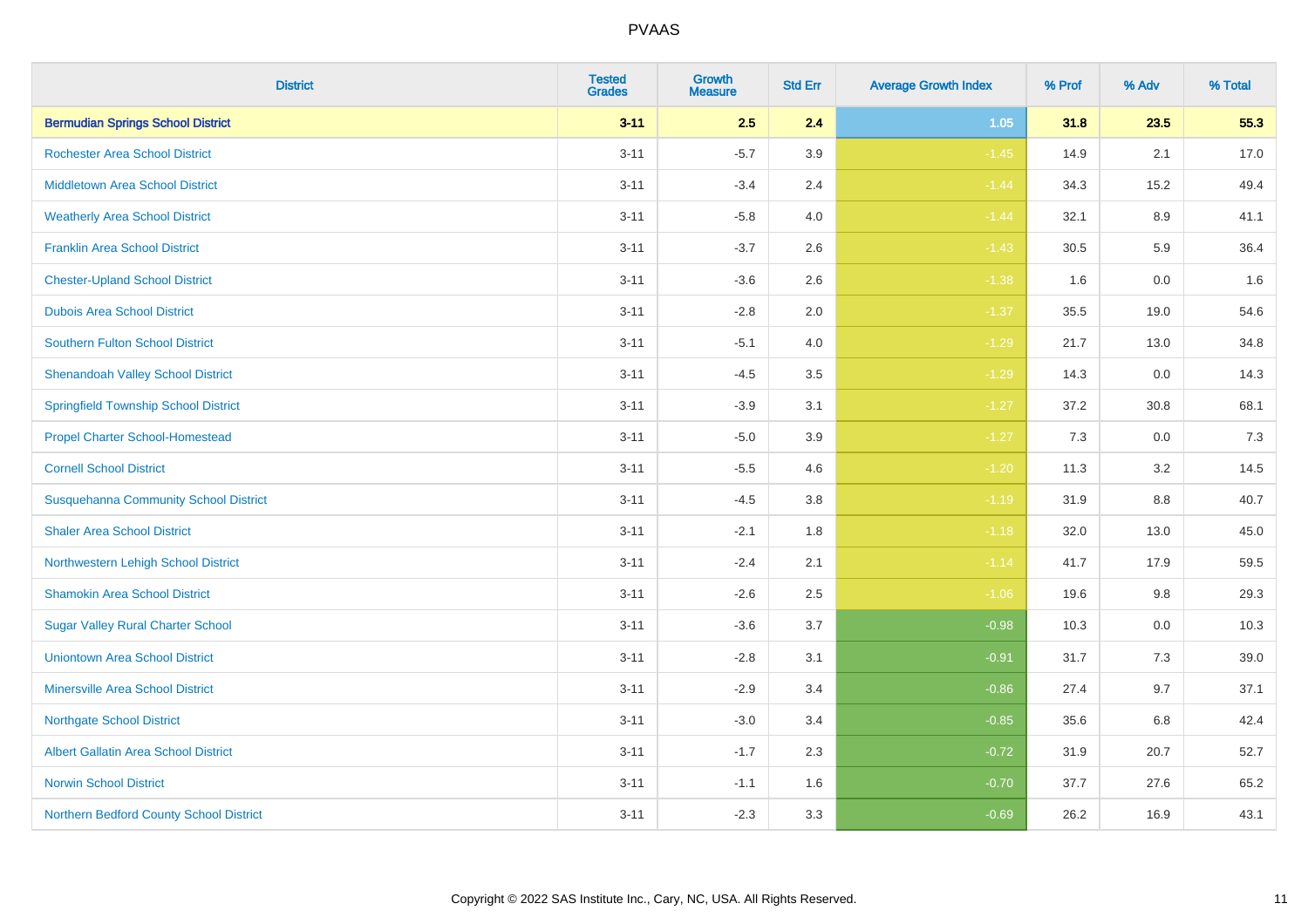| <b>District</b>                             | <b>Tested</b><br><b>Grades</b> | <b>Growth</b><br><b>Measure</b> | <b>Std Err</b> | <b>Average Growth Index</b> | % Prof | % Adv | % Total |
|---------------------------------------------|--------------------------------|---------------------------------|----------------|-----------------------------|--------|-------|---------|
| <b>Bermudian Springs School District</b>    | $3 - 11$                       | 2.5                             | 2.4            | $1.05$                      | 31.8   | 23.5  | 55.3    |
| <b>New Brighton Area School District</b>    | $3 - 11$                       | $-2.1$                          | 3.2            | $-0.65$                     | 31.5   | 11.1  | 42.6    |
| Propel Charter School - Braddock Hills      | $3 - 11$                       | $-2.1$                          | 3.3            | $-0.63$                     | 4.8    | 3.2   | 8.1     |
| <b>Lebanon School District</b>              | $3 - 11$                       | $-1.2$                          | 1.9            | $-0.63$                     | 15.2   | 6.4   | 21.6    |
| <b>Carlynton School District</b>            | $3 - 11$                       | $-2.0$                          | 3.2            | $-0.62$                     | 27.9   | 5.2   | 33.1    |
| <b>Exeter Township School District</b>      | $3 - 11$                       | $-1.0$                          | 1.7            | $-0.58$                     | 27.2   | 15.6  | 42.8    |
| <b>South Eastern School District</b>        | $3 - 11$                       | $-1.0$                          | 1.8            | $-0.55$                     | 36.4   | 17.1  | 53.5    |
| <b>Highlands School District</b>            | $3 - 11$                       | $-1.3$                          | 2.3            | $-0.55$                     | 32.6   | 10.5  | 43.0    |
| <b>Lakeview School District</b>             | $3 - 11$                       | $-1.9$                          | 3.5            | $-0.53$                     | 41.5   | 12.3  | 53.8    |
| <b>York Academy Regional Charter School</b> | $3 - 11$                       | $-2.3$                          | 4.4            | $-0.52$                     | 23.5   | 2.0   | 25.5    |
| <b>Allegheny Valley School District</b>     | $3 - 11$                       | $-1.9$                          | 3.9            | $-0.48$                     | 31.8   | 11.4  | 43.2    |
| <b>Schuylkill Valley School District</b>    | $3 - 11$                       | $-1.0$                          | 2.2            | $-0.47$                     | 29.8   | 20.2  | 50.0    |
| <b>Chichester School District</b>           | $3 - 11$                       | $-1.8$                          | 4.2            | $-0.44$                     | 40.0   | 14.0  | 54.0    |
| <b>Farrell Area School District</b>         | $3 - 11$                       | $-1.9$                          | 4.2            | $-0.44$                     | 9.3    | 11.6  | 20.9    |
| <b>Burrell School District</b>              | $3 - 11$                       | $-1.5$                          | 3.3            | $-0.44$                     | 27.8   | 17.7  | 45.6    |
| <b>Forest Area School District</b>          | $3 - 11$                       | $-1.8$                          | 4.7            | $-0.37$                     | 18.9   | 15.1  | 34.0    |
| <b>Westmont Hilltop School District</b>     | $3 - 11$                       | $-1.0$                          | 2.8            | $-0.36$                     | 33.3   | 14.7  | 48.0    |
| <b>Pine Grove Area School District</b>      | $3 - 11$                       | $-1.1$                          | 3.0            | $-0.36$                     | 29.5   | 14.3  | 43.8    |
| <b>Everett Area School District</b>         | $3 - 11$                       | $-1.1$                          | 3.1            | $-0.34$                     | 34.2   | 13.2  | 47.4    |
| <b>Palmerton Area School District</b>       | $3 - 11$                       | $-0.9$                          | 2.7            | $-0.34$                     | 34.3   | 14.3  | 48.6    |
| <b>Clairton City School District</b>        | $3 - 11$                       | $-1.6$                          | 5.0            | $-0.32$                     | 3.8    | 0.5   | 4.4     |
| South Allegheny School District             | $3 - 11$                       | $-0.9$                          | 3.1            | $-0.30$                     | 23.8   | 2.5   | 26.2    |
| Northern Lebanon School District            | $3 - 11$                       | $-0.7$                          | 2.3            | $-0.29$                     | 18.8   | 6.8   | 25.6    |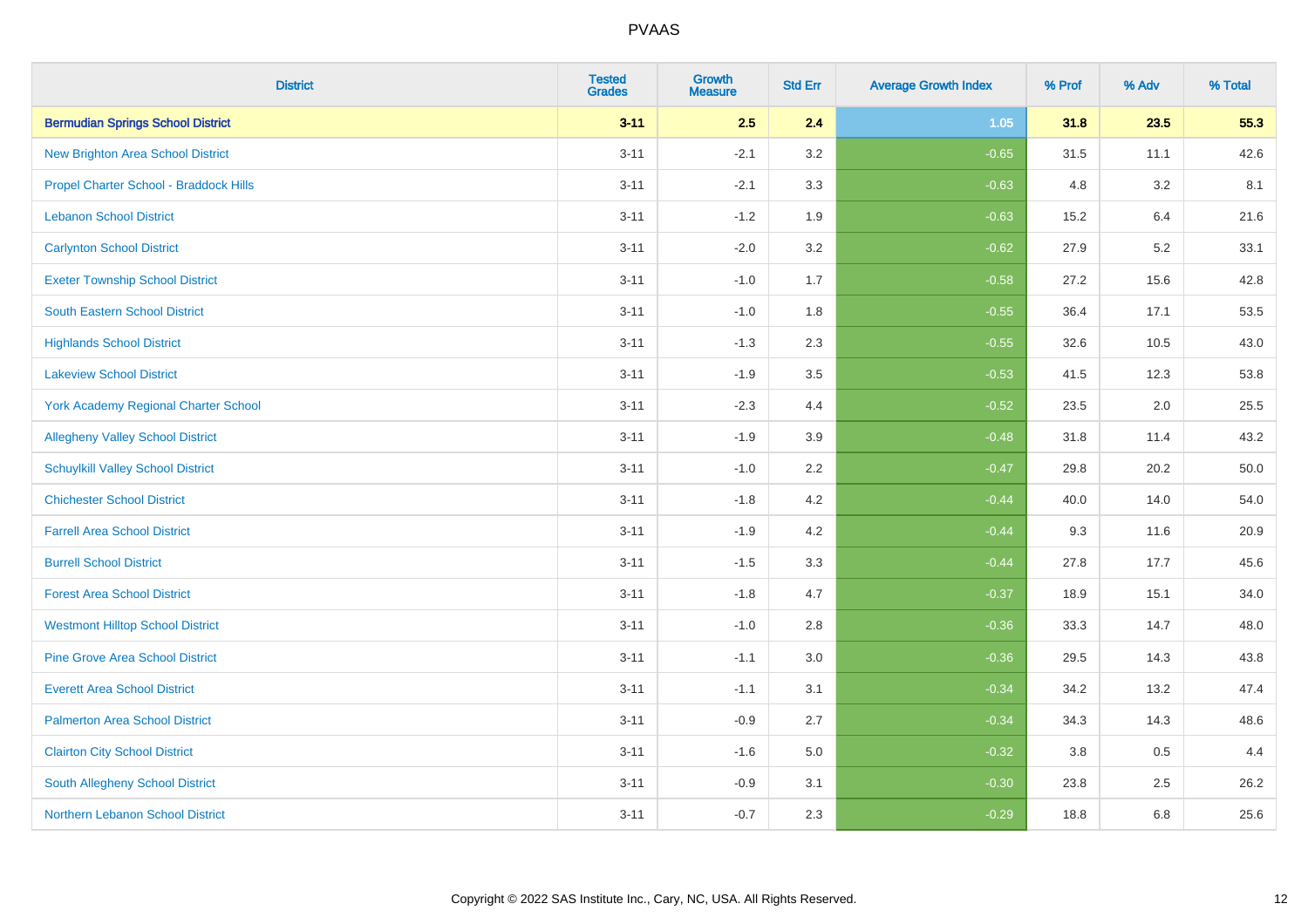| <b>District</b>                                  | <b>Tested</b><br><b>Grades</b> | <b>Growth</b><br><b>Measure</b> | <b>Std Err</b> | <b>Average Growth Index</b> | % Prof | % Adv | % Total |
|--------------------------------------------------|--------------------------------|---------------------------------|----------------|-----------------------------|--------|-------|---------|
| <b>Bermudian Springs School District</b>         | $3 - 11$                       | 2.5                             | 2.4            | $1.05$                      | 31.8   | 23.5  | 55.3    |
| <b>Blacklick Valley School District</b>          | $3 - 11$                       | $-0.9$                          | 3.9            | $-0.23$                     | 7.7    | 7.7   | 15.4    |
| <b>Claysburg-Kimmel School District</b>          | $3 - 11$                       | $-1.2$                          | 5.2            | $-0.22$                     | 5.0    | 0.0   | $5.0$   |
| Jeannette City School District                   | $3 - 11$                       | $-0.7$                          | 3.4            | $-0.20$                     | 26.8   | 4.1   | 30.9    |
| South Side Area School District                  | $3 - 11$                       | $-0.6$                          | 3.1            | $-0.19$                     | 24.0   | 28.0  | 52.0    |
| <b>Central Greene School District</b>            | $3 - 11$                       | $-0.4$                          | 2.5            | $-0.15$                     | 27.8   | 14.8  | 42.6    |
| <b>Greencastle-Antrim School District</b>        | $3 - 11$                       | $-0.3$                          | 2.0            | $-0.14$                     | 30.9   | 22.2  | 53.1    |
| <b>Otto-Eldred School District</b>               | $3 - 11$                       | $-0.5$                          | 3.5            | $-0.13$                     | 35.8   | 10.5  | 46.3    |
| <b>Fairfield Area School District</b>            | $3 - 11$                       | $-0.5$                          | 3.6            | $-0.13$                     | 43.9   | 6.1   | 50.0    |
| <b>Wilson Area School District</b>               | $3 - 11$                       | $-0.3$                          | 2.4            | $-0.12$                     | 35.4   | 14.6  | 50.0    |
| <b>Harrisburg City School District</b>           | $3 - 11$                       | $-0.2$                          | 2.0            | $-0.11$                     | 6.0    | 2.0   | 8.0     |
| <b>Brockway Area School District</b>             | $3 - 11$                       | $-0.4$                          | 3.5            | $-0.11$                     | 41.2   | 13.8  | 55.0    |
| Northern Cambria School District                 | $3 - 11$                       | $-0.3$                          | 3.4            | $-0.09$                     | 26.5   | 1.2   | 27.7    |
| <b>Warren County School District</b>             | $3 - 11$                       | $-0.1$                          | 1.6            | $-0.06$                     | 26.7   | 9.7   | 36.4    |
| Southern Tioga School District                   | $3 - 11$                       | $-0.1$                          | 2.8            | $-0.03$                     | 26.3   | 10.3  | 36.6    |
| Penn Hills School District                       | $3 - 11$                       | 0.0                             | 2.4            | 0.02                        | 18.4   | 7.1   | 25.6    |
| Community Academy Of Philadelphia Charter School | $3 - 11$                       | 0.1                             | 2.6            | 0.06                        | 9.7    | 2.6   | 12.4    |
| <b>Tidioute Community Charter School</b>         | $3 - 11$                       | 0.8                             | 4.4            | 0.19                        | 18.1   | 6.9   | 25.0    |
| Hamburg Area School District                     | $3 - 11$                       | $0.6\,$                         | 2.4            | 0.25                        | 28.0   | 15.5  | 43.6    |
| <b>Shippensburg Area School District</b>         | $3 - 11$                       | 0.5                             | 1.8            | 0.26                        | 23.5   | 22.8  | 46.3    |
| Jersey Shore Area School District                | $3 - 11$                       | 0.7                             | 2.5            | 0.27                        | 39.3   | 13.6  | 52.9    |
| <b>New Foundations Charter School</b>            | $3 - 11$                       | 0.6                             | 2.2            | 0.29                        | 22.4   | 4.0   | 26.4    |
| <b>Hopewell Area School District</b>             | $3 - 11$                       | 0.8                             | 2.6            | 0.31                        | 34.5   | 12.4  | 46.9    |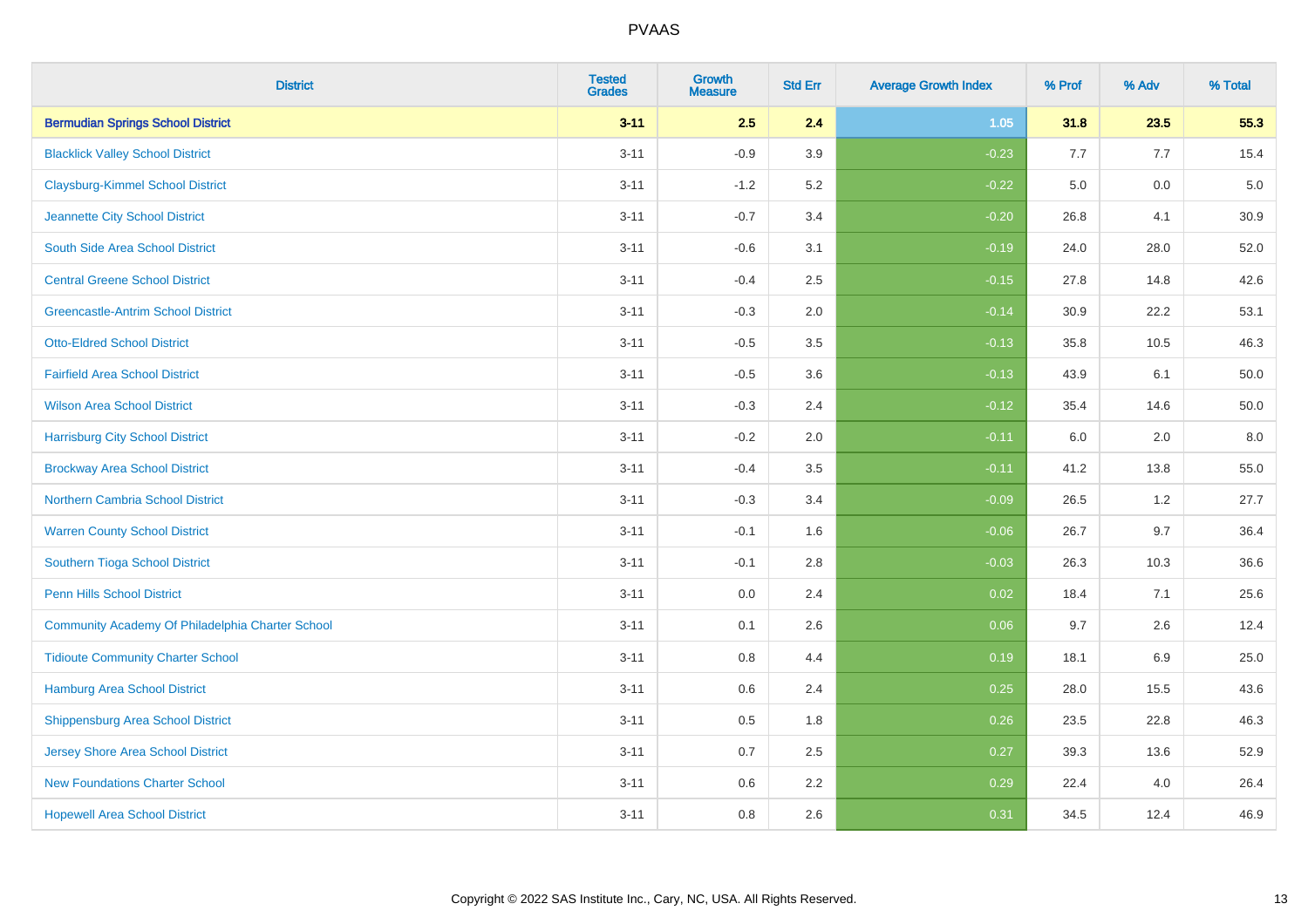| <b>District</b>                                | <b>Tested</b><br><b>Grades</b> | <b>Growth</b><br><b>Measure</b> | <b>Std Err</b> | <b>Average Growth Index</b> | % Prof | % Adv | % Total |
|------------------------------------------------|--------------------------------|---------------------------------|----------------|-----------------------------|--------|-------|---------|
| <b>Bermudian Springs School District</b>       | $3 - 11$                       | 2.5                             | 2.4            | $1.05$                      | 31.8   | 23.5  | 55.3    |
| <b>North Star School District</b>              | $3 - 11$                       | 1.1                             | 3.3            | 0.34                        | 26.2   | 20.0  | 46.2    |
| <b>Wattsburg Area School District</b>          | $3 - 11$                       | 1.0                             | 2.7            | 0.36                        | 20.4   | 12.4  | 32.7    |
| <b>Upper Adams School District</b>             | $3 - 11$                       | 0.9                             | 2.5            | 0.37                        | 33.0   | 17.0  | 50.0    |
| Pennsylvania Cyber Charter School              | $3 - 11$                       | 0.6                             | 1.5            | 0.37                        | 20.8   | 8.1   | 28.9    |
| <b>Reach Cyber Charter School</b>              | $3 - 11$                       | 1.4                             | 3.6            | 0.40                        | 32.9   | 15.2  | 48.1    |
| <b>Austin Area School District</b>             | $3 - 11$                       | 2.6                             | 6.0            | 0.43                        | 25.0   | 18.8  | 43.8    |
| <b>Brentwood Borough School District</b>       | $3 - 11$                       | 1.3                             | 3.0            | 0.44                        | 20.2   | 16.0  | 36.2    |
| <b>Juniata Valley School District</b>          | $3 - 11$                       | 1.6                             | 3.2            | 0.51                        | 23.1   | 9.4   | 32.5    |
| Shenango Area School District                  | $3 - 11$                       | 1.7                             | 3.2            | 0.52                        | 41.4   | 13.8  | 55.3    |
| <b>Seneca Valley School District</b>           | $3 - 11$                       | $0.8\,$                         | 1.4            | 0.54                        | 40.6   | 25.2  | 65.8    |
| <b>Oley Valley School District</b>             | $3 - 11$                       | 1.4                             | 2.4            | 0.56                        | 37.4   | 23.9  | 61.4    |
| <b>Upper Moreland Township School District</b> | $3 - 11$                       | 1.1                             | 2.0            | 0.56                        | 24.8   | 26.6  | 51.3    |
| <b>Bensalem Township School District</b>       | $3 - 11$                       | 1.0                             | 1.6            | 0.63                        | 24.3   | 10.7  | 34.9    |
| <b>Springfield School District</b>             | $3 - 11$                       | 1.2                             | 1.7            | 0.69                        | 31.8   | 25.2  | 56.9    |
| <b>Williams Valley School District</b>         | $3 - 11$                       | 2.6                             | 3.7            | 0.69                        | 17.0   | 5.1   | 22.0    |
| <b>Mercer Area School District</b>             | $3 - 11$                       | 2.2                             | 3.1            | 0.70                        | 24.4   | 11.8  | 36.2    |
| <b>Forest Hills School District</b>            | $3 - 11$                       | 1.8                             | 2.5            | 0.71                        | 28.8   | 10.3  | 39.1    |
| <b>Tunkhannock Area School District</b>        | $3 - 11$                       | 1.4                             | 2.0            | 0.71                        | 29.8   | 18.1  | 47.9    |
| <b>School Lane Charter School</b>              | $3 - 11$                       | 2.6                             | 3.6            | 0.72                        | 23.1   | 18.7  | 41.8    |
| <b>Lewisburg Area School District</b>          | $3 - 11$                       | 1.7                             | 2.4            | 0.72                        | 35.9   | 35.9  | 71.8    |
| <b>Penn-Delco School District</b>              | $3 - 11$                       | 1.3                             | 1.8            | 0.75                        | 26.5   | 12.6  | 39.1    |
| <b>Moon Area School District</b>               | $3 - 11$                       | 1.5                             | 1.8            | 0.86                        | 34.5   | 25.5  | 60.0    |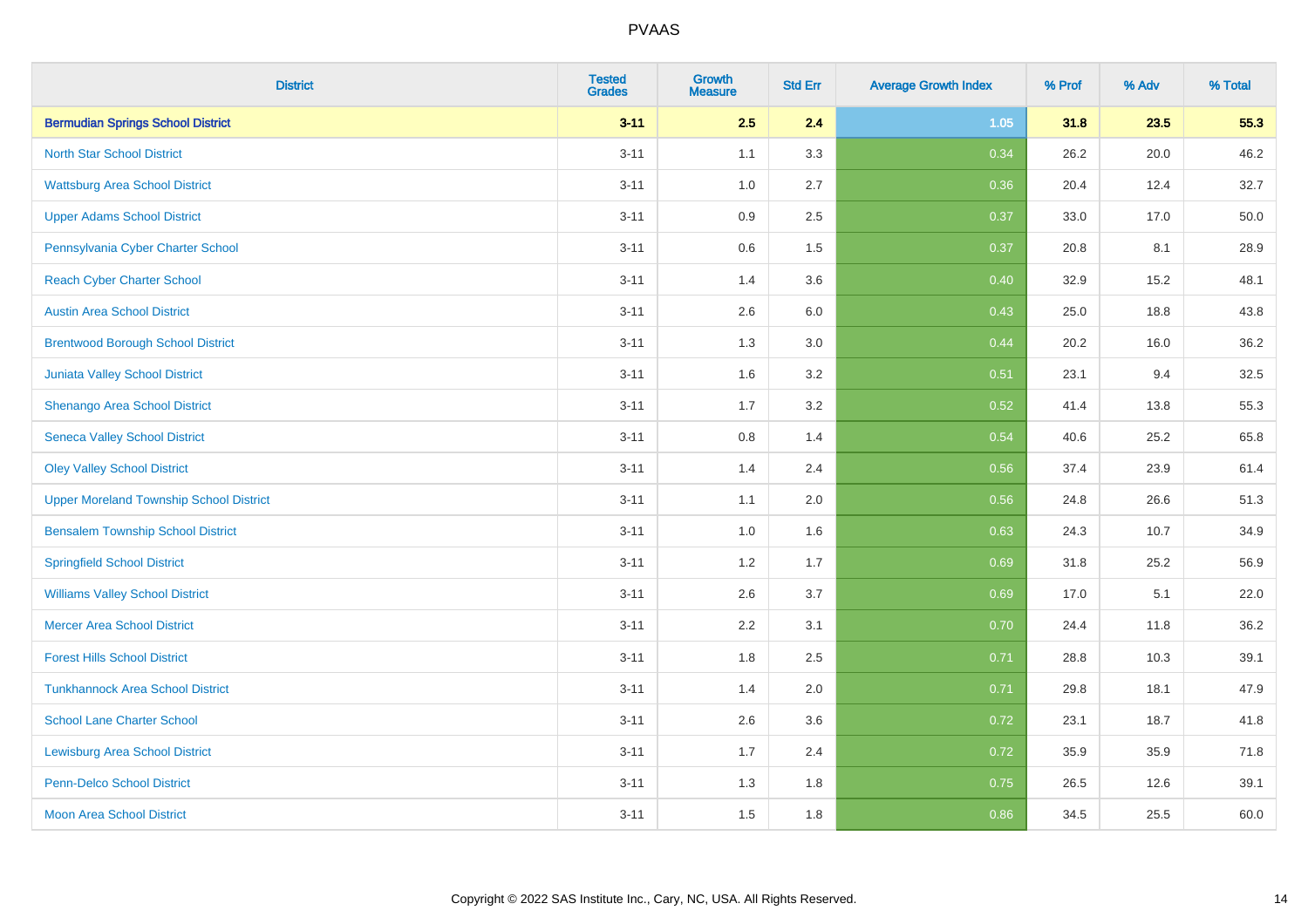| <b>District</b>                           | <b>Tested</b><br><b>Grades</b> | <b>Growth</b><br><b>Measure</b> | <b>Std Err</b> | <b>Average Growth Index</b> | % Prof | % Adv | % Total |
|-------------------------------------------|--------------------------------|---------------------------------|----------------|-----------------------------|--------|-------|---------|
| <b>Bermudian Springs School District</b>  | $3 - 11$                       | 2.5                             | 2.4            | $1.05$                      | 31.8   | 23.5  | 55.3    |
| <b>Blackhawk School District</b>          | $3 - 11$                       | 2.0                             | 2.3            | 0.87                        | 34.6   | 20.7  | 55.3    |
| Aspira Bilingual Cyber Charter School     | $3 - 11$                       | 5.1                             | 5.8            | 0.87                        | 4.8    | 0.0   | 4.8     |
| Hope For Hyndman Charter School           | $3 - 11$                       | 5.1                             | 5.8            | 0.88                        | 14.3   | 7.1   | 21.4    |
| <b>Clarion Area School District</b>       | $3 - 11$                       | 3.2                             | 3.7            | 0.88                        | 31.7   | 13.3  | 45.0    |
| West Jefferson Hills School District      | $3 - 11$                       | 1.9                             | 1.9            | 0.99                        | 34.8   | 27.3  | 62.1    |
| <b>Galeton Area School District</b>       | $3 - 11$                       | 5.4                             | 5.4            | 1.01                        | 33.3   | 22.2  | 55.6    |
| <b>Sharpsville Area School District</b>   | $3 - 11$                       | 3.8                             | 3.7            | 1.04                        | 41.1   | 23.2  | 64.3    |
| <b>Bermudian Springs School District</b>  | $3 - 11$                       | 2.5                             | 2.4            | 1.05                        | 31.8   | 23.5  | 55.3    |
| <b>Haverford Township School District</b> | $3 - 11$                       | 1.4                             | 1.4            | 1.05                        | 36.7   | 26.3  | 63.0    |
| <b>Athens Area School District</b>        | $3 - 11$                       | 2.6                             | 2.3            | 1.11                        | 34.9   | 12.3  | 47.3    |
| <b>Esperanza Cyber Charter School</b>     | $3 - 11$                       | 7.1                             | 6.1            | $1.15$                      | 8.8    | 2.9   | 11.8    |
| <b>Solanco School District</b>            | $3 - 11$                       | 2.2                             | 1.8            | 1.18                        | 27.2   | 15.0  | 42.3    |
| Johnsonburg Area School District          | $3 - 11$                       | $5.0\,$                         | 3.9            | 1.27                        | 35.5   | 11.8  | 47.4    |
| Pennsylvania Virtual Charter School       | $3 - 11$                       | 4.4                             | 3.4            | 1.31                        | 29.8   | 21.2  | 51.0    |
| <b>Ringgold School District</b>           | $3 - 11$                       | 2.9                             | 2.2            | 1.32                        | 23.8   | 13.3  | 37.1    |
| <b>Keystone School District</b>           | $3 - 11$                       | 7.8                             | 5.7            | 1.37                        | 35.0   | 45.0  | 80.0    |
| Philipsburg-Osceola Area School District  | $3 - 11$                       | 4.1                             | 3.0            | 1.37                        | 22.5   | 16.2  | 38.8    |
| <b>Western Wayne School District</b>      | $3 - 11$                       | 3.6                             | 2.6            | 1.39                        | 30.8   | 16.2  | 47.0    |
| <b>Midd-West School District</b>          | $3 - 11$                       | 3.6                             | 2.6            | 1.42                        | 28.6   | 25.0  | 53.6    |
| <b>Conestoga Valley School District</b>   | $3 - 11$                       | 2.4                             | 1.7            | 1.43                        | 35.0   | 23.5  | 58.5    |
| <b>Gateway School District</b>            | $3 - 11$                       | 3.1                             | 2.0            | 1.55                        | 35.7   | 18.5  | 54.2    |
| <b>Fort Leboeuf School District</b>       | $3 - 11$                       | 3.5                             | 2.2            | 1.58                        | 32.0   | 16.8  | 48.8    |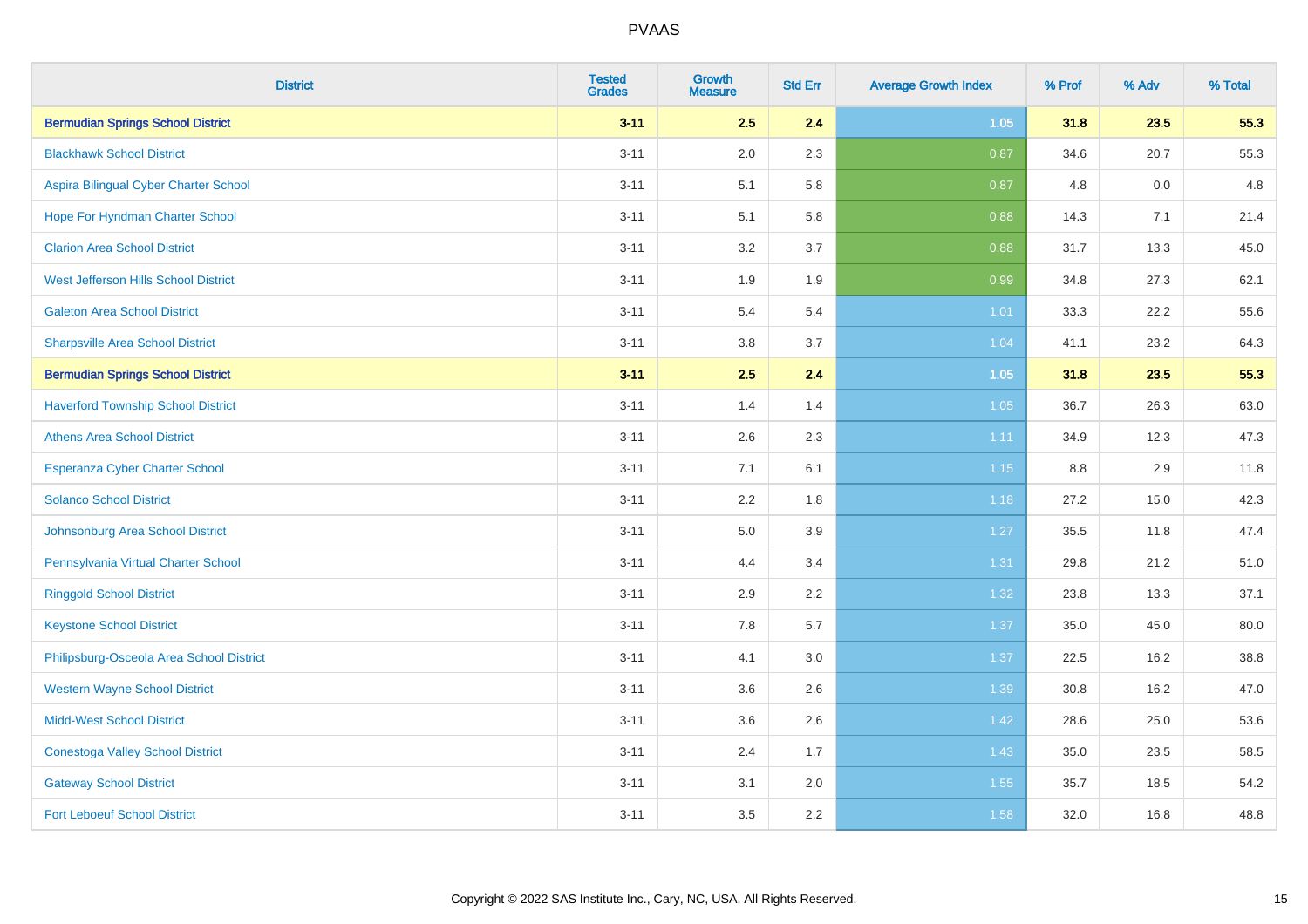| <b>District</b>                                | <b>Tested</b><br><b>Grades</b> | <b>Growth</b><br><b>Measure</b> | <b>Std Err</b> | <b>Average Growth Index</b> | % Prof | % Adv | % Total |
|------------------------------------------------|--------------------------------|---------------------------------|----------------|-----------------------------|--------|-------|---------|
| <b>Bermudian Springs School District</b>       | $3 - 11$                       | 2.5                             | 2.4            | $1.05$                      | 31.8   | 23.5  | 55.3    |
| <b>Salisbury Township School District</b>      | $3 - 11$                       | 5.8                             | 3.6            | 1.62                        | 24.4   | 12.6  | 37.0    |
| <b>Halifax Area School District</b>            | $3 - 11$                       | 5.8                             | 3.5            | 1.64                        | 32.1   | 18.9  | 50.9    |
| <b>Penn-Trafford School District</b>           | $3 - 11$                       | 2.9                             | 1.8            | 1.68                        | 46.3   | 26.2  | 72.5    |
| <b>Port Allegany School District</b>           | $3 - 11$                       | 6.5                             | 3.7            | 1.74                        | 26.4   | 11.3  | 37.7    |
| <b>Mt Lebanon School District</b>              | $3 - 11$                       | 2.4                             | 1.3            | 1.79                        | 39.3   | 37.4  | 76.8    |
| Leechburg Area School District                 | $3 - 11$                       | 7.0                             | 3.9            | 1.79                        | 37.7   | 4.9   | 42.6    |
| <b>Sayre Area School District</b>              | $3 - 11$                       | 5.8                             | 3.2            | 1.81                        | 30.3   | 21.0  | 51.3    |
| Perkiomen Valley School District               | $3 - 11$                       | 2.7                             | 1.5            | 1.83                        | 35.0   | 25.3  | 60.3    |
| <b>United School District</b>                  | $3 - 11$                       | 6.3                             | 3.3            | 1.89                        | 38.8   | 16.3  | 55.0    |
| Eastern Lebanon County School District         | $3 - 11$                       | 4.0                             | 2.1            | 1.89                        | 23.5   | 11.5  | 35.0    |
| <b>Spring Grove Area School District</b>       | $3 - 11$                       | 3.9                             | 2.0            | 1.90                        | 30.0   | 23.0  | 53.0    |
| South Middleton School District                | $3 - 11$                       | 4.4                             | 2.2            | 1.95                        | 31.1   | 16.4  | 47.5    |
| <b>Keystone Central School District</b>        | $3 - 11$                       | 3.6                             | 1.8            | 2.04                        | 27.1   | 14.6  | 41.8    |
| Northampton Area School District               | $3 - 11$                       | 3.2                             | 1.5            | 2.05                        | 29.8   | 17.9  | 47.7    |
| Northeastern York School District              | $3 - 11$                       | $3.8\,$                         | 1.8            | 2.11                        | 32.7   | 21.0  | 53.7    |
| <b>Muncy School District</b>                   | $3 - 11$                       | 6.9                             | 3.3            | 2.12                        | 37.6   | 18.8  | 56.4    |
| <b>Brookville Area School District</b>         | $3 - 11$                       | 6.8                             | 3.1            | 2.19                        | 46.1   | 14.6  | 60.7    |
| <b>Mastery Charter School - Hardy Williams</b> | $3 - 11$                       | $6.6\,$                         | 3.0            | 2.21                        | 24.7   | 1.2   | 25.9    |
| <b>Blue Ridge School District</b>              | $3 - 11$                       | 8.3                             | 3.7            | 2.24                        | 29.6   | 9.3   | 38.9    |
| East Pennsboro Area School District            | $3 - 11$                       | 4.8                             | 2.1            | 2.26                        | 36.8   | 16.9  | 53.7    |
| <b>Brandywine Heights Area School District</b> | $3 - 11$                       | 5.8                             | 2.6            | 2.27                        | 27.7   | 28.6  | 56.2    |
| Huntingdon Area School District                | $3 - 11$                       | 5.8                             | 2.6            | 2.28                        | 27.8   | 17.4  | 45.2    |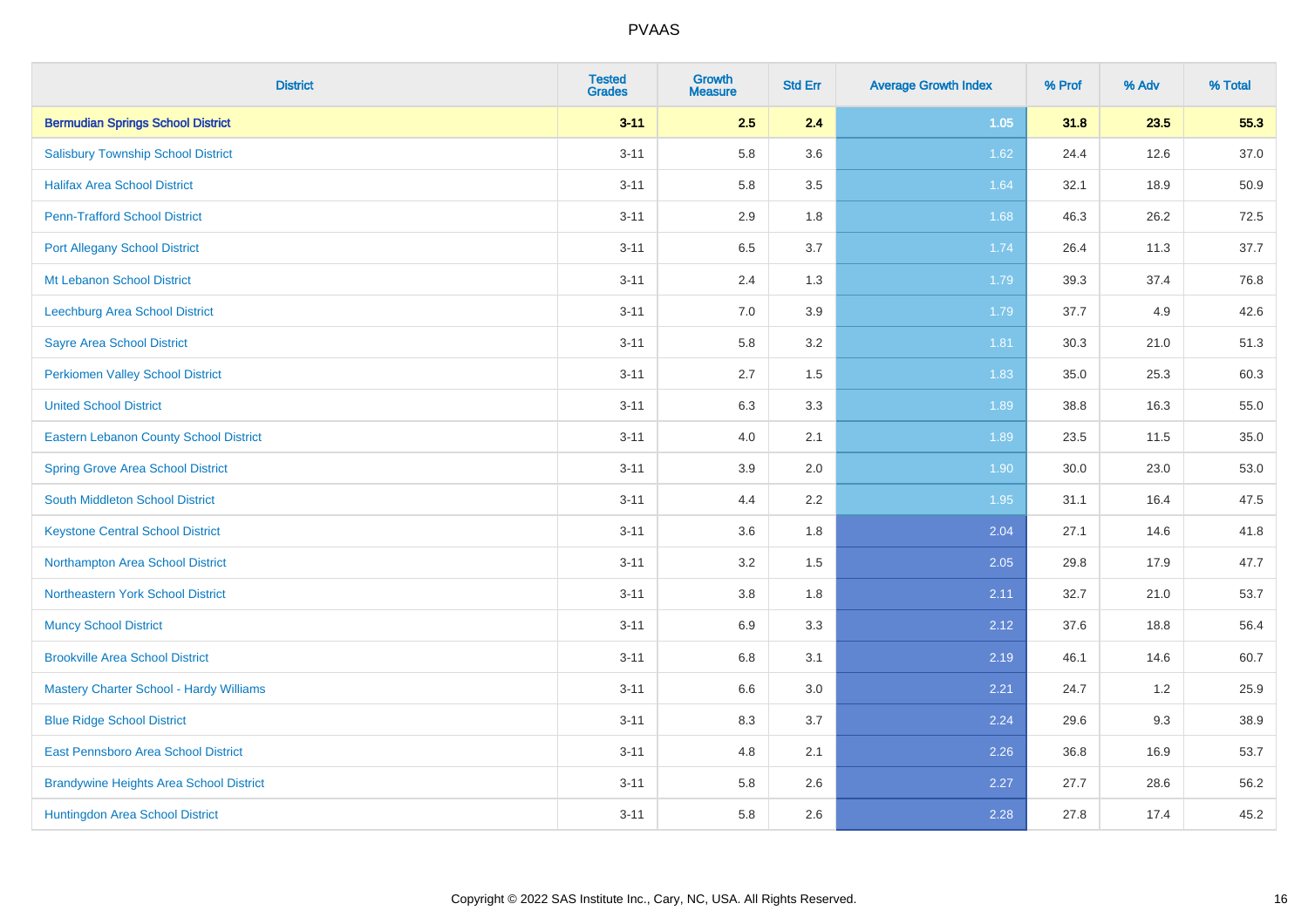| <b>District</b>                           | <b>Tested</b><br><b>Grades</b> | <b>Growth</b><br><b>Measure</b> | <b>Std Err</b> | <b>Average Growth Index</b> | % Prof | % Adv | % Total |
|-------------------------------------------|--------------------------------|---------------------------------|----------------|-----------------------------|--------|-------|---------|
| <b>Bermudian Springs School District</b>  | $3 - 11$                       | 2.5                             | 2.4            | 1.05                        | 31.8   | 23.5  | 55.3    |
| <b>Red Lion Area School District</b>      | $3 - 11$                       | 4.5                             | 1.9            | 2.31                        | 32.3   | 21.5  | 53.8    |
| <b>Bentworth School District</b>          | $3 - 11$                       | 7.0                             | 3.0            | 2.36                        | 26.6   | 17.0  | 43.6    |
| <b>Homer-Center School District</b>       | $3 - 11$                       | 8.8                             | 3.5            | 2.53                        | 38.0   | 17.7  | 55.8    |
| <b>Palisades School District</b>          | $3 - 11$                       | 7.7                             | 2.9            | 2.66                        | 27.8   | 20.3  | 48.1    |
| <b>Bedford Area School District</b>       | $3 - 11$                       | 6.4                             | 2.4            | 2.68                        | 31.0   | 20.6  | 51.6    |
| Saint Marys Area School District          | $3 - 11$                       | 6.0                             | 2.2            | 2.69                        | 35.4   | 18.3  | 53.7    |
| <b>Crawford Central School District</b>   | $3 - 11$                       | 5.7                             | 2.1            | 2.71                        | 26.4   | 15.8  | 42.1    |
| <b>Great Valley School District</b>       | $3 - 11$                       | 5.4                             | 2.0            | 2.77                        | 33.8   | 33.5  | 67.3    |
| <b>Canton Area School District</b>        | $3 - 11$                       | 8.4                             | 2.9            | 2.92                        | 13.8   | 23.0  | 36.8    |
| <b>Bald Eagle Area School District</b>    | $3 - 11$                       | 7.6                             | 2.5            | 3.00                        | 31.6   | 15.6  | 47.3    |
| <b>Line Mountain School District</b>      | $3 - 11$                       | 11.7                            | 3.9            | 3.01                        | 40.4   | 42.3  | 82.7    |
| <b>Lower Dauphin School District</b>      | $3 - 11$                       | 5.3                             | 1.8            | 3.03                        | 30.6   | 26.8  | 57.5    |
| <b>Upper Perkiomen School District</b>    | $3 - 11$                       | 5.7                             | 1.9            | 3.04                        | 25.4   | 19.9  | 45.4    |
| <b>Greenwood School District</b>          | $3 - 11$                       | 11.3                            | 3.6            | 3.14                        | 31.2   | 32.8  | 63.9    |
| <b>Avon Grove Charter School</b>          | $3 - 11$                       | 9.8                             | 3.1            | 3.18                        | 32.4   | 26.0  | 58.4    |
| <b>Penncrest School District</b>          | $3 - 11$                       | 6.0                             | 1.9            | 3.24                        | 31.1   | 16.9  | 48.0    |
| <b>Upper Dauphin Area School District</b> | $3 - 11$                       | 16.5                            | 5.1            | 3.26                        | 37.5   | 26.8  | 64.3    |
| <b>Steel Valley School District</b>       | $3 - 11$                       | 11.1                            | 3.3            | 3.33                        | 34.8   | 10.1  | 44.9    |
| South Fayette Township School District    | $3 - 11$                       | 6.0                             | 1.8            | 3.33                        | 32.2   | 38.3  | 70.5    |
| <b>Bellefonte Area School District</b>    | $3 - 11$                       | 6.7                             | 2.0            | 3.34                        | 28.8   | 21.5  | 50.2    |
| <b>Conrad Weiser Area School District</b> | $3 - 11$                       | 7.1                             | 2.1            | 3.34                        | 28.2   | 14.4  | 42.6    |
| <b>Wilmington Area School District</b>    | $3 - 11$                       | 11.1                            | 3.3            | 3.37                        | 29.8   | 26.2  | 56.0    |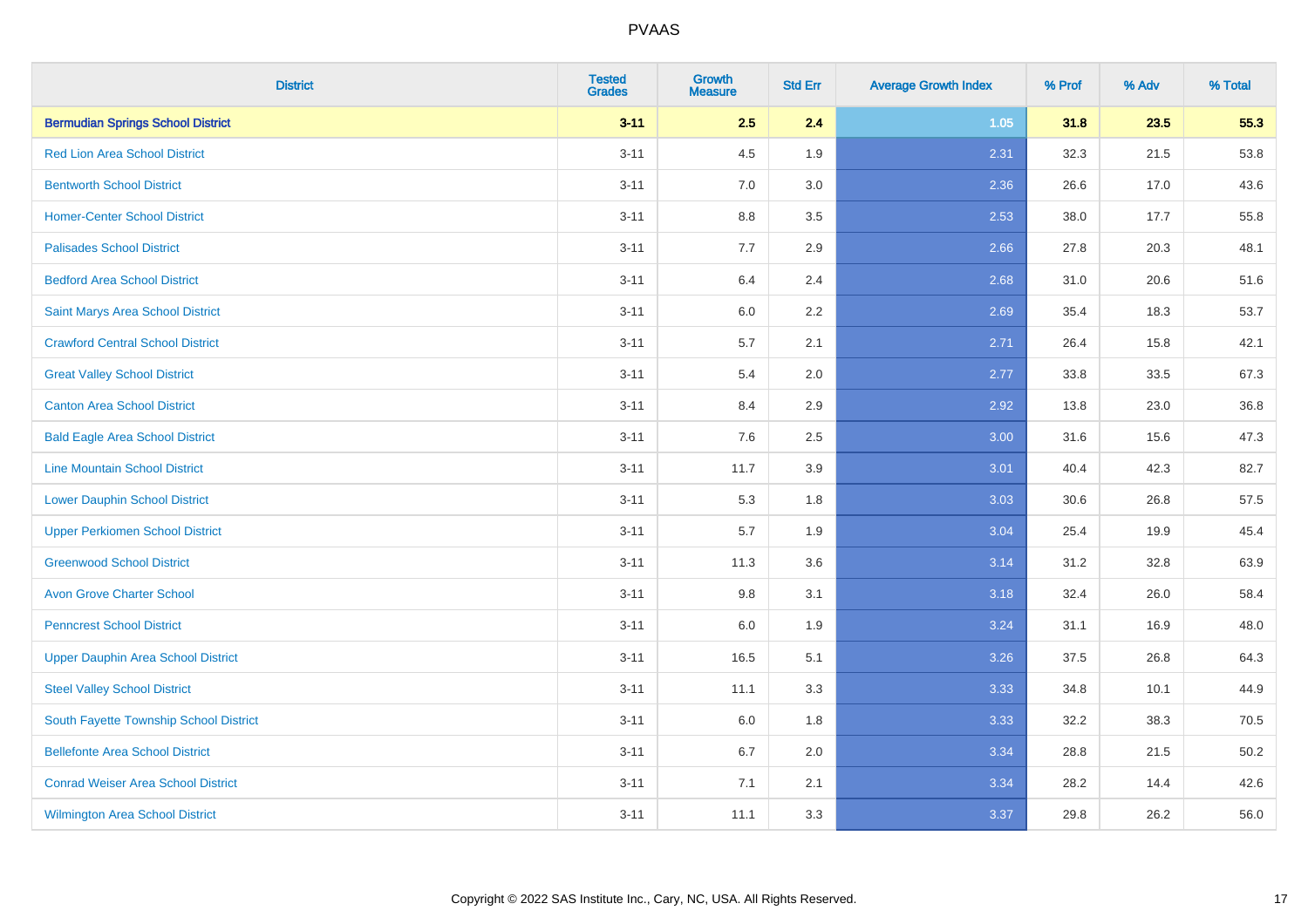| <b>District</b>                                | <b>Tested</b><br><b>Grades</b> | <b>Growth</b><br><b>Measure</b> | <b>Std Err</b> | <b>Average Growth Index</b> | % Prof | % Adv | % Total |
|------------------------------------------------|--------------------------------|---------------------------------|----------------|-----------------------------|--------|-------|---------|
| <b>Bermudian Springs School District</b>       | $3 - 11$                       | 2.5                             | 2.4            | $1.05$                      | 31.8   | 23.5  | 55.3    |
| <b>Fairview School District</b>                | $3 - 11$                       | 8.3                             | 2.4            | 3.43                        | 41.9   | 34.9  | 76.7    |
| <b>North Pocono School District</b>            | $3 - 11$                       | 13.1                            | 3.7            | 3.54                        | 31.4   | 33.3  | 64.7    |
| <b>York Suburban School District</b>           | $3 - 11$                       | 7.4                             | 2.1            | 3.55                        | 24.9   | 31.2  | 56.1    |
| Oil City Area School District                  | $3 - 11$                       | 8.6                             | 2.4            | 3.56                        | 29.1   | 13.1  | 42.2    |
| <b>Reading School District</b>                 | $3 - 11$                       | 4.3                             | 1.2            | 3.71                        | 16.8   | 6.0   | 22.8    |
| <b>Spring Cove School District</b>             | $3 - 11$                       | 9.1                             | 2.4            | 3.77                        | 31.8   | 25.4  | 57.1    |
| <b>Hampton Township School District</b>        | $3 - 11$                       | 7.4                             | 2.0            | 3.79                        | 37.9   | 39.2  | 77.0    |
| <b>Hazleton Area School District</b>           | $3 - 11$                       | 6.0                             | 1.6            | 3.85                        | 20.5   | 9.0   | 29.5    |
| <b>Warrior Run School District</b>             | $3 - 11$                       | 10.5                            | 2.7            | 3.86                        | 34.1   | 16.8  | 50.9    |
| <b>Dallas School District</b>                  | $3 - 11$                       | 8.1                             | 2.1            | 3.87                        | 32.4   | 22.4  | 54.8    |
| <b>Phoenixville Area School District</b>       | $3 - 11$                       | 7.3                             | 1.8            | 3.96                        | 32.3   | 27.6  | 59.8    |
| <b>Abington Heights School District</b>        | $3 - 11$                       | $6.7\,$                         | 1.7            | 4.00                        | 33.8   | 31.7  | 65.5    |
| Downingtown Area School District               | $3 - 11$                       | 4.4                             | 1.1            | 4.06                        | 30.1   | 32.0  | 62.2    |
| <b>Ephrata Area School District</b>            | $3 - 11$                       | 6.8                             | 1.7            | 4.08                        | 31.6   | 17.1  | 48.8    |
| <b>Valley View School District</b>             | $3 - 11$                       | 9.3                             | 2.2            | 4.18                        | 26.6   | 23.1  | 49.7    |
| <b>Laurel School District</b>                  | $3 - 11$                       | 13.0                            | 3.1            | 4.19                        | 30.3   | 15.7  | 46.1    |
| Pennsylvania Leadership Charter School         | $3 - 11$                       | 8.0                             | 1.9            | 4.22                        | 33.1   | 27.8  | 60.9    |
| <b>Wallenpaupack Area School District</b>      | $3 - 11$                       | $8.8\,$                         | 2.1            | 4.28                        | 28.5   | 18.9  | 47.4    |
| <b>Coudersport Area School District</b>        | $3 - 11$                       | 14.8                            | 3.4            | 4.33                        | 34.7   | 28.0  | 62.7    |
| <b>Lower Moreland Township School District</b> | $3 - 11$                       | 8.7                             | 2.0            | 4.35                        | 38.2   | 33.2  | 71.4    |
| <b>Pennsbury School District</b>               | $3 - 11$                       | 5.6                             | 1.3            | 4.38                        | 37.7   | 27.7  | 65.4    |
| Northern York County School District           | $3 - 11$                       | 8.4                             | 1.8            | 4.63                        | 24.3   | 23.1  | 47.4    |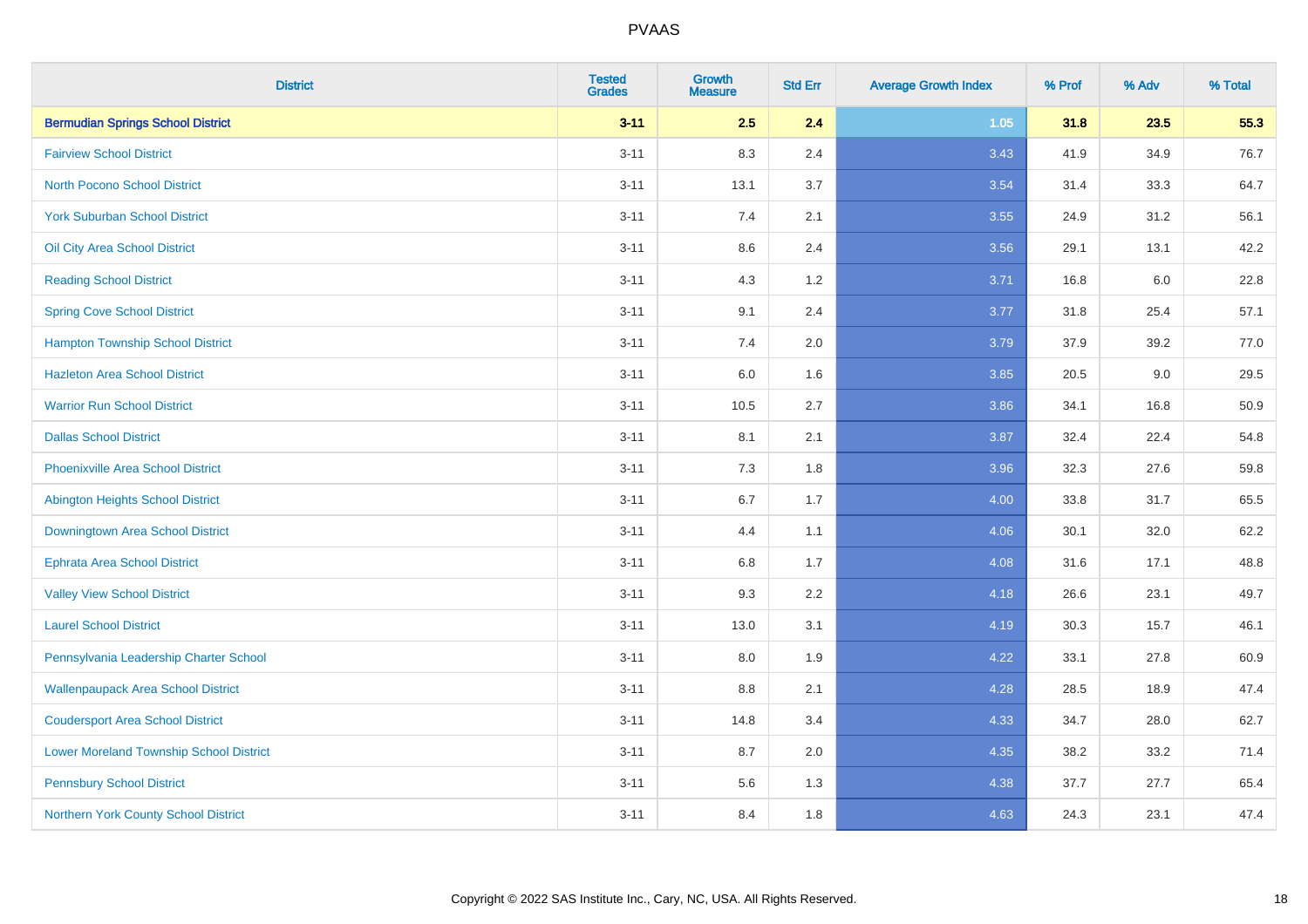| <b>District</b>                              | <b>Tested</b><br><b>Grades</b> | <b>Growth</b><br><b>Measure</b> | <b>Std Err</b> | <b>Average Growth Index</b> | % Prof | % Adv | % Total |
|----------------------------------------------|--------------------------------|---------------------------------|----------------|-----------------------------|--------|-------|---------|
| <b>Bermudian Springs School District</b>     | $3 - 11$                       | 2.5                             | 2.4            | $1.05$                      | 31.8   | 23.5  | 55.3    |
| <b>Stroudsburg Area School District</b>      | $3 - 11$                       | $7.5\,$                         | 1.6            | 4.70                        | 30.4   | 18.3  | 48.7    |
| <b>West Perry School District</b>            | $3 - 11$                       | 11.0                            | 2.3            | 4.76                        | 26.9   | 20.5  | 47.4    |
| <b>Lakeland School District</b>              | $3 - 11$                       | 13.3                            | 2.8            | 4.80                        | 22.2   | 21.2  | 43.4    |
| <b>Penn Manor School District</b>            | $3 - 11$                       | 7.1                             | 1.5            | 4.82                        | 26.7   | 20.5  | 47.2    |
| <b>Iroquois School District</b>              | $3 - 11$                       | 13.6                            | 2.8            | 4.83                        | 33.3   | 16.0  | 49.4    |
| <b>Lehighton Area School District</b>        | $3 - 11$                       | 11.4                            | 2.4            | 4.84                        | 30.5   | 24.9  | 55.3    |
| <b>Belle Vernon Area School District</b>     | $3 - 11$                       | 11.1                            | 2.3            | 4.88                        | 31.6   | 25.4  | 57.1    |
| <b>Quaker Valley School District</b>         | $3 - 11$                       | 12.2                            | 2.5            | 4.90                        | 39.5   | 26.4  | 65.9    |
| <b>Berlin Brothersvalley School District</b> | $3 - 11$                       | 19.6                            | 4.0            | 4.93                        | 28.3   | 41.3  | 69.6    |
| <b>West Branch Area School District</b>      | $3 - 11$                       | 17.0                            | 3.3            | 5.20                        | 47.1   | 19.1  | 66.2    |
| <b>Cornwall-Lebanon School District</b>      | $3 - 11$                       | 8.2                             | 1.6            | 5.24                        | 28.0   | 20.5  | 48.6    |
| Lake-Lehman School District                  | $3 - 11$                       | 14.9                            | 2.8            | 5.34                        | 25.8   | 22.5  | 48.3    |
| <b>Pine-Richland School District</b>         | $3 - 11$                       | 9.3                             | 1.7            | 5.56                        | 42.3   | 35.8  | 78.1    |
| <b>Pequea Valley School District</b>         | $3 - 11$                       | 18.0                            | 3.1            | 5.74                        | 29.2   | 37.5  | 66.7    |
| <b>Harbor Creek School District</b>          | $3 - 11$                       | 13.4                            | 2.3            | 5.80                        | 34.5   | 40.7  | 75.2    |
| <b>Punxsutawney Area School District</b>     | $3 - 11$                       | 15.8                            | 2.7            | 5.83                        | 18.6   | 29.0  | 47.6    |
| <b>Indiana Area School District</b>          | $3 - 11$                       | 12.0                            | 2.0            | 5.98                        | 30.0   | 30.4  | 60.3    |
| <b>Agora Cyber Charter School</b>            | $3 - 11$                       | 14.6                            | 2.4            | 6.03                        | 24.7   | 19.5  | 44.2    |
| <b>Franklin Regional School District</b>     | $3 - 11$                       | 11.3                            | 1.8            | 6.13                        | 30.0   | 35.0  | 65.0    |
| <b>Tuscarora School District</b>             | $3 - 11$                       | 13.4                            | 2.2            | 6.20                        | 37.1   | 26.3  | 63.4    |
| <b>Armstrong School District</b>             | $3 - 11$                       | $9.8\,$                         | 1.6            | 6.22                        | 32.8   | 24.6  | 57.4    |
| <b>Cocalico School District</b>              | $3 - 11$                       | 12.3                            | 1.9            | 6.48                        | 28.2   | 32.3  | 60.5    |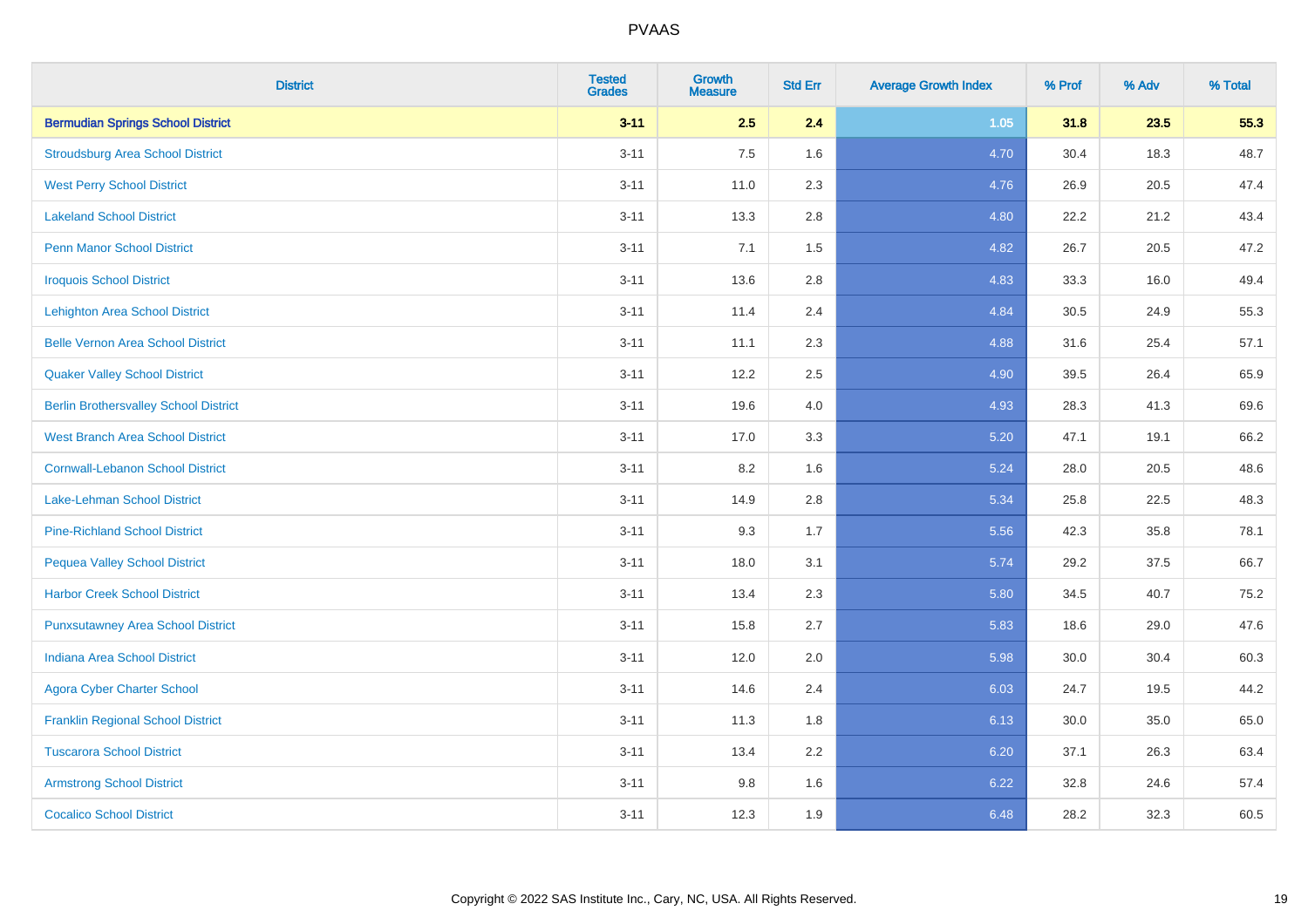| <b>District</b>                               | <b>Tested</b><br><b>Grades</b> | <b>Growth</b><br><b>Measure</b> | <b>Std Err</b> | <b>Average Growth Index</b> | % Prof | % Adv | % Total |
|-----------------------------------------------|--------------------------------|---------------------------------|----------------|-----------------------------|--------|-------|---------|
| <b>Bermudian Springs School District</b>      | $3 - 11$                       | 2.5                             | 2.4            | $1.05$                      | 31.8   | 23.5  | 55.3    |
| <b>Manheim Central School District</b>        | $3 - 11$                       | 12.8                            | 2.0            | 6.52                        | 27.8   | 35.4  | 63.2    |
| <b>Neshaminy School District</b>              | $3 - 11$                       | 8.6                             | 1.3            | 6.56                        | 31.3   | 23.9  | 55.2    |
| <b>Millcreek Township School District</b>     | $3 - 11$                       | 9.1                             | 1.4            | 6.61                        | 34.5   | 30.1  | 64.6    |
| <b>Methacton School District</b>              | $3 - 11$                       | 11.0                            | 1.6            | 6.94                        | 36.0   | 33.6  | 69.6    |
| <b>Whitehall-Coplay School District</b>       | $3 - 11$                       | 11.8                            | 1.7            | 7.06                        | 32.3   | 21.7  | 54.0    |
| <b>Upper Merion Area School District</b>      | $3 - 11$                       | 14.0                            | 2.0            | 7.15                        | 34.4   | 32.6  | 67.0    |
| <b>Danville Area School District</b>          | $3 - 11$                       | 18.4                            | 2.6            | 7.19                        | 32.0   | 46.1  | 78.1    |
| <b>Mountain View School District</b>          | $3 - 11$                       | 24.2                            | 3.4            | 7.20                        | 45.8   | 37.3  | 83.0    |
| <b>East Penn School District</b>              | $3 - 11$                       | 8.9                             | 1.2            | 7.61                        | 32.8   | 26.4  | 59.2    |
| <b>Mifflin County School District</b>         | $3 - 11$                       | 12.3                            | 1.6            | 7.69                        | 35.1   | 15.1  | 50.3    |
| <b>Upper Saint Clair School District</b>      | $3 - 11$                       | 13.8                            | 1.8            | 7.86                        | 32.2   | 44.5  | 76.7    |
| <b>Peters Township School District</b>        | $3 - 11$                       | 14.1                            | 1.7            | 8.16                        | 35.2   | 41.6  | 76.8    |
| <b>Saucon Valley School District</b>          | $3 - 11$                       | 18.9                            | 2.2            | 8.48                        | 26.0   | 39.6  | 65.6    |
| <b>Southern York County School District</b>   | $3 - 11$                       | 15.5                            | 1.8            | 8.48                        | 37.6   | 29.2  | 66.8    |
| <b>Marple Newtown School District</b>         | $3 - 11$                       | 20.6                            | 2.3            | 8.95                        | 31.1   | 42.7  | 73.8    |
| Palmyra Area School District                  | $3 - 11$                       | 16.2                            | 1.8            | 9.02                        | 38.8   | 34.0  | 72.8    |
| <b>Unionville-Chadds Ford School District</b> | $3 - 11$                       | 15.8                            | 1.7            | 9.12                        | 31.2   | 48.0  | 79.2    |
| <b>Wayne Highlands School District</b>        | $3 - 11$                       | 22.5                            | 2.5            | 9.16                        | 33.8   | 40.4  | 74.2    |
| Fox Chapel Area School District               | $3 - 11$                       | 17.6                            | 1.9            | 9.47                        | 22.9   | 52.0  | 74.9    |
| <b>Delaware Valley School District</b>        | $3 - 11$                       | 15.7                            | 1.6            | 9.62                        | 36.7   | 32.1  | 68.8    |
| New Hope-Solebury School District             | $3 - 11$                       | 28.8                            | 2.9            | 9.77                        | 31.6   | 50.0  | 81.6    |
| <b>Hempfield School District</b>              | $3 - 11$                       | 13.4                            | 1.3            | 10.53                       | 29.9   | 36.8  | 66.7    |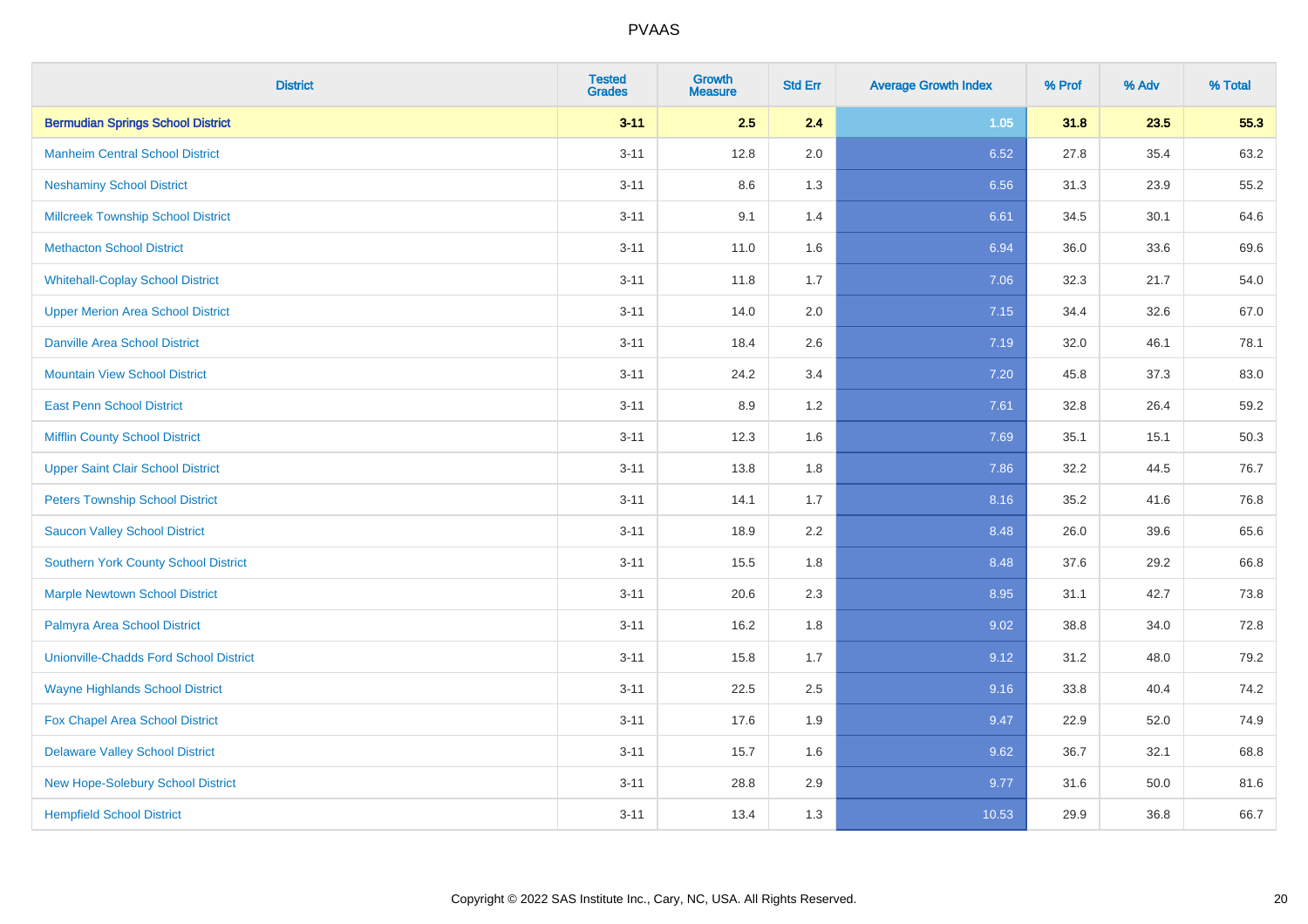| <b>District</b>                           | <b>Tested</b><br><b>Grades</b> | <b>Growth</b><br><b>Measure</b> | <b>Std Err</b> | <b>Average Growth Index</b> | % Prof | % Adv | % Total |
|-------------------------------------------|--------------------------------|---------------------------------|----------------|-----------------------------|--------|-------|---------|
| <b>Bermudian Springs School District</b>  | $3 - 11$                       | 2.5                             | 2.4            | $1.05$                      | 31.8   | 23.5  | 55.3    |
| <b>Warwick School District</b>            | $3 - 11$                       | 21.7                            | 1.8            | 11.76                       | 27.7   | 36.3  | 64.0    |
| <b>Littlestown Area School District</b>   | $3 - 11$                       | 28.7                            | 2.4            | 11.83                       | 38.4   | 29.3  | 67.7    |
| <b>Council Rock School District</b>       | $3 - 11$                       | 13.5                            | 1.1            | 12.27                       | 32.0   | 35.4  | 67.4    |
| <b>Souderton Area School District</b>     | $3 - 11$                       | 18.5                            | 1.4            | 12.86                       | 39.2   | 31.2  | 70.4    |
| <b>Colonial School District</b>           | $3 - 11$                       | 22.1                            | 1.6            | 13.55                       | 27.2   | 43.5  | 70.6    |
| <b>Spring-Ford Area School District</b>   | $3 - 11$                       | 16.6                            | 1.2            | 14.02                       | 30.4   | 45.3  | 75.7    |
| <b>Dallastown Area School District</b>    | $3 - 11$                       | 19.9                            | 1.4            | 14.14                       | 36.8   | 34.2  | 71.0    |
| <b>North Allegheny School District</b>    | $3 - 11$                       | 18.0                            | 1.3            | 14.25                       | 30.5   | 42.9  | 73.4    |
| <b>Lower Merion School District</b>       | $3 - 11$                       | 18.9                            | 1.2            | 15.42                       | 29.4   | 48.6  | 78.0    |
| <b>North Penn School District</b>         | $3 - 11$                       | 17.6                            | 1.0            | 17.53                       | 30.8   | 35.7  | 66.4    |
| <b>Central Bucks School District</b>      | $3 - 11$                       | 15.5                            | 0.9            | 17.94                       | 34.8   | 41.4  | 76.2    |
| <b>State College Area School District</b> | $3 - 11$                       | 24.5                            | 1.3            | 18.59                       | 31.9   | 46.9  | 78.8    |
| <b>Norristown Area School District</b>    | $3 - 12$                       | $-25.4$                         | 1.7            | $-15.35$                    | 10.6   | 1.8   | 12.4    |
| Philadelphia City School District         | $3 - 12$                       | $-7.8$                          | 0.6            | $-13.43$                    | 16.4   | 6.5   | 22.9    |
| <b>Allentown City School District</b>     | $3 - 12$                       | $-16.9$                         | 1.4            | $-12.37$                    | 5.9    | 0.4   | 6.3     |
| <b>York City School District</b>          | $3 - 12$                       | $-17.7$                         | 1.8            | $-10.05$                    | 3.2    | 0.7   | 3.9     |
| Ambridge Area School District             | $3 - 12$                       | $-19.4$                         | 2.5            | $-7.64$                     | 23.2   | 5.6   | 28.9    |
| <b>Lancaster School District</b>          | $3 - 12$                       | $-10.0$                         | 1.4            | $-7.22$                     | 9.0    | 3.9   | 12.8    |
| <b>Hempfield Area School District</b>     | $3 - 12$                       | $-10.2$                         | 1.6            | $-6.37$                     | 28.1   | 19.2  | 47.3    |
| <b>New Castle Area School District</b>    | $3 - 12$                       | $-13.6$                         | 2.3            | $-5.99$                     | 17.6   | 2.0   | 19.5    |
| <b>West Mifflin Area School District</b>  | $3 - 12$                       | $-11.9$                         | 2.5            | $-4.77$                     | 15.9   | 4.0   | 19.9    |
| <b>Interboro School District</b>          | $3 - 12$                       | $-8.4$                          | 2.0            | $-4.27$                     | 27.6   | 6.4   | 34.1    |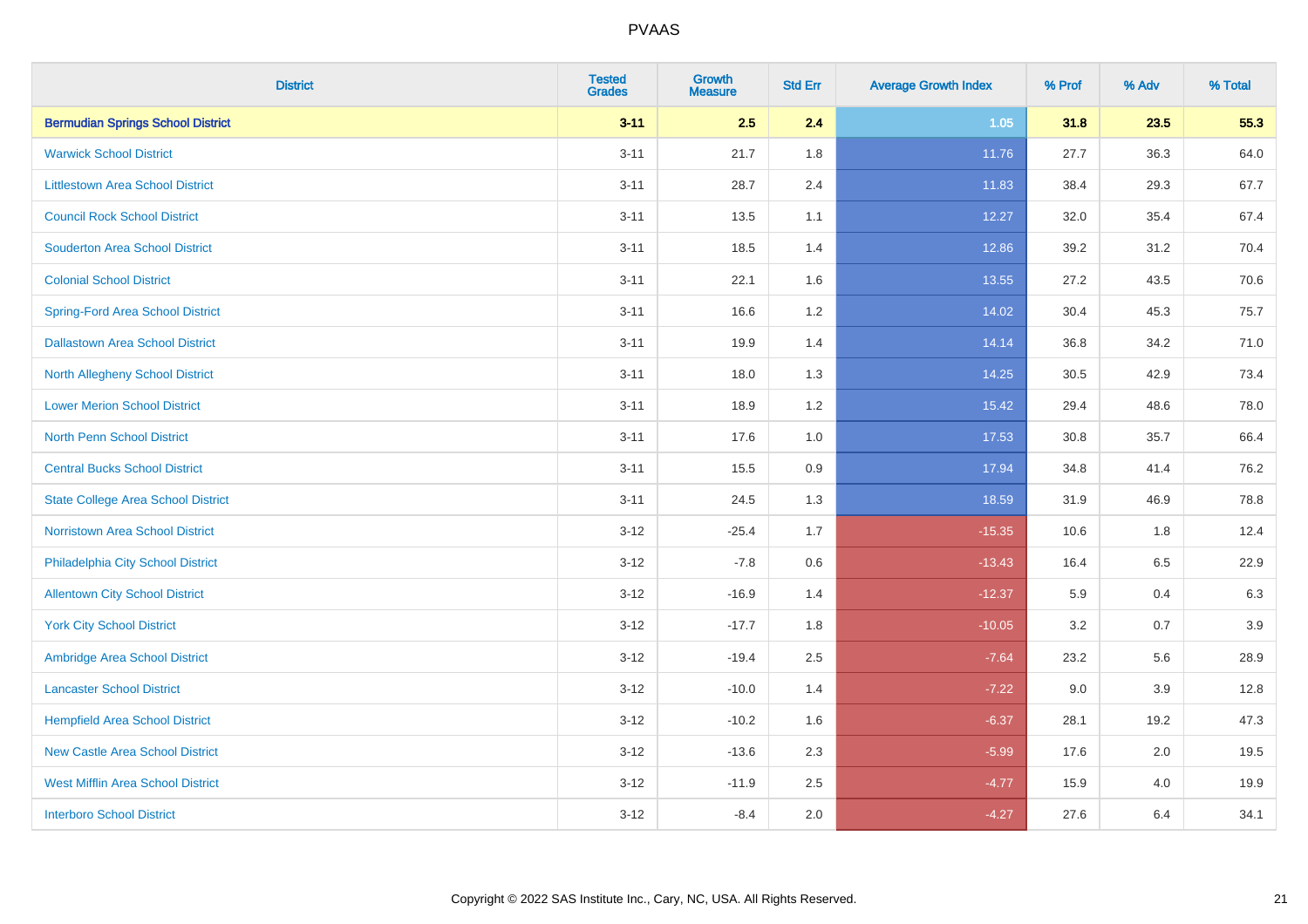| <b>District</b>                                        | <b>Tested</b><br><b>Grades</b> | <b>Growth</b><br><b>Measure</b> | <b>Std Err</b> | <b>Average Growth Index</b> | % Prof | % Adv   | % Total |
|--------------------------------------------------------|--------------------------------|---------------------------------|----------------|-----------------------------|--------|---------|---------|
| <b>Bermudian Springs School District</b>               | $3 - 11$                       | 2.5                             | 2.4            | $1.05$                      | 31.8   | 23.5    | 55.3    |
| <b>Panther Valley School District</b>                  | $3 - 12$                       | $-13.3$                         | 3.2            | $-4.10$                     | 31.5   | 4.1     | 35.6    |
| <b>Scranton School District</b>                        | $3 - 12$                       | $-10.1$                         | 2.5            | $-4.04$                     | 20.0   | 7.7     | 27.7    |
| <b>Tussey Mountain School District</b>                 | $3 - 12$                       | $-13.0$                         | 3.3            | $-3.93$                     | 11.1   | 3.2     | 14.3    |
| <b>Grove City Area School District</b>                 | $3 - 12$                       | $-8.8$                          | 2.3            | $-3.89$                     | 25.6   | 16.4    | 42.0    |
| <b>Old Forge School District</b>                       | $3 - 12$                       | $-11.3$                         | 3.1            | $-3.62$                     | 28.6   | 13.2    | 41.8    |
| <b>West York Area School District</b>                  | $3 - 12$                       | $-9.8$                          | 2.7            | $-3.57$                     | 21.9   | 10.9    | 32.8    |
| <b>Montoursville Area School District</b>              | $3 - 12$                       | $-8.4$                          | 2.6            | $-3.17$                     | 38.8   | 18.2    | 57.0    |
| <b>Erie City School District</b>                       | $3 - 12$                       | $-4.5$                          | 1.4            | $-3.09$                     | 13.4   | 6.7     | 20.1    |
| <b>Quakertown Community School District</b>            | $3 - 12$                       | $-4.3$                          | 1.5            | $-2.79$                     | 33.8   | 20.1    | 53.8    |
| <b>Clarion-Limestone Area School District</b>          | $3 - 12$                       | $-10.0$                         | 3.6            | $-2.76$                     | 28.3   | 20.0    | 48.3    |
| Selinsgrove Area School District                       | $3 - 12$                       | $-5.7$                          | 2.1            | $-2.74$                     | 25.4   | 13.9    | 39.2    |
| <b>Turkeyfoot Valley Area School District</b>          | $3 - 12$                       | $-15.4$                         | 5.8            | $-2.66$                     | 3.8    | $3.8\,$ | 7.6     |
| <b>Union City Area School District</b>                 | $3 - 12$                       | $-8.7$                          | 3.3            | $-2.59$                     | 29.7   | 10.9    | 40.6    |
| <b>Greater Nanticoke Area School District</b>          | $3 - 12$                       | $-6.8$                          | 2.6            | $-2.58$                     | 15.2   | 8.9     | 24.1    |
| Catasauqua Area School District                        | $3 - 12$                       | $-7.3$                          | 2.8            | $-2.58$                     | 27.1   | 11.2    | 38.3    |
| Pocono Mountain School District                        | $3 - 12$                       | $-4.3$                          | 1.8            | $-2.43$                     | 35.5   | 17.1    | 52.6    |
| <b>Pottsville Area School District</b>                 | $3 - 12$                       | $-4.9$                          | 2.1            | $-2.36$                     | 21.8   | 7.9     | 29.6    |
| <b>Bristol Borough School District</b>                 | $3 - 12$                       | $-5.9$                          | 2.9            | $-2.00$                     | 27.8   | 3.3     | 31.1    |
| Lincoln Leadership Academy Charter School              | $3 - 12$                       | $-7.4$                          | 3.7            | $-1.99$                     | 6.4    | 2.1     | 8.5     |
| <b>Chester Charter Scholars Academy Charter School</b> | $3 - 12$                       | $-6.2$                          | 3.3            | $-1.88$                     | 2.2    | 0.0     | 2.2     |
| <b>Twin Valley School District</b>                     | $3 - 12$                       | $-3.2$                          | 1.9            | $-1.68$                     | 38.8   | 19.8    | 58.6    |
| <b>Woodland Hills School District</b>                  | $3 - 12$                       | $-4.2$                          | 2.5            | $-1.66$                     | 10.1   | 1.4     | 11.5    |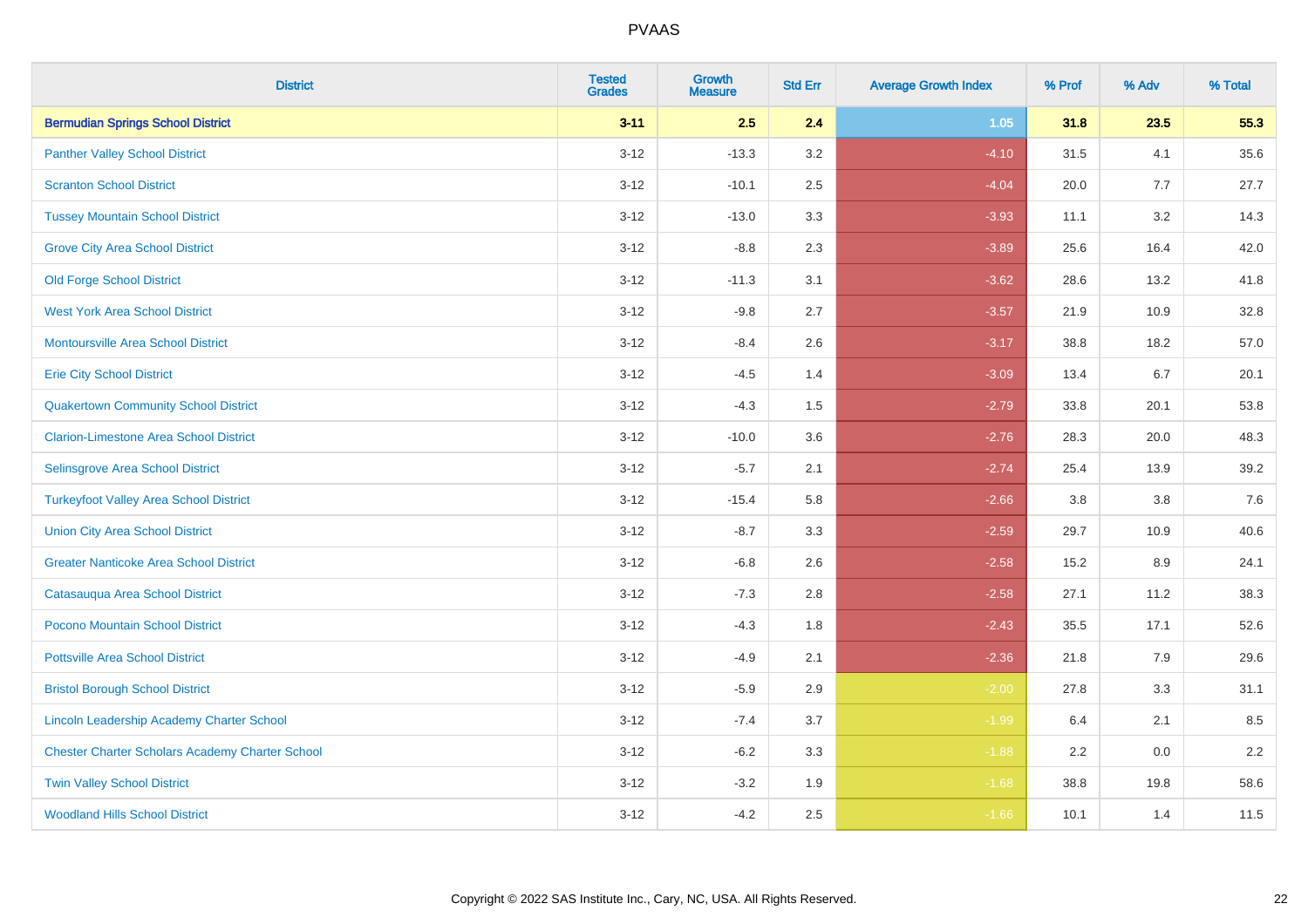| <b>District</b>                                 | <b>Tested</b><br><b>Grades</b> | <b>Growth</b><br><b>Measure</b> | <b>Std Err</b> | <b>Average Growth Index</b> | % Prof | % Adv | % Total |
|-------------------------------------------------|--------------------------------|---------------------------------|----------------|-----------------------------|--------|-------|---------|
| <b>Bermudian Springs School District</b>        | $3 - 11$                       | 2.5                             | 2.4            | 1.05                        | 31.8   | 23.5  | 55.3    |
| <b>Conemaugh Valley School District</b>         | $3 - 12$                       | $-6.3$                          | 4.1            | $-1.54$                     | 23.7   | 5.1   | 28.8    |
| <b>Keystone Education Center Charter School</b> | $3 - 12$                       | $-6.5$                          | 5.1            | $-1.28$                     | 0.0    | 0.0   | $0.0\,$ |
| <b>Millville Area School District</b>           | $3 - 12$                       | $-5.6$                          | 4.4            | $-1.26$                     | 31.4   | 11.4  | 42.9    |
| <b>Cameron County School District</b>           | $3 - 12$                       | $-5.0$                          | 4.4            | $-1.12$                     | 34.9   | 4.8   | 39.7    |
| <b>Wyomissing Area School District</b>          | $3 - 12$                       | $-2.4$                          | 2.6            | $-0.92$                     | 25.6   | 28.1  | 53.7    |
| <b>Conneaut School District</b>                 | $3 - 12$                       | $-2.3$                          | 2.6            | $-0.91$                     | 27.4   | 9.7   | 37.1    |
| <b>Bradford Area School District</b>            | $3 - 12$                       | $-1.8$                          | 2.3            | $-0.79$                     | 31.2   | 16.7  | 47.9    |
| <b>Roberto Clemente Charter School</b>          | $3 - 12$                       | $-3.3$                          | 4.1            | $-0.79$                     | 22.7   | 4.6   | 27.3    |
| <b>Bangor Area School District</b>              | $3 - 12$                       | $-1.2$                          | 2.0            | $-0.60$                     | 25.8   | 12.7  | 38.5    |
| <b>Penns Manor Area School District</b>         | $3 - 12$                       | $-1.9$                          | 3.5            | $-0.55$                     | 24.2   | 3.8   | 28.0    |
| <b>Forest City Regional School District</b>     | $3 - 12$                       | $-1.2$                          | 3.6            | $-0.33$                     | 26.5   | 8.2   | 34.7    |
| <b>Columbia Borough School District</b>         | $3 - 12$                       | $-1.1$                          | 3.6            | $-0.31$                     | 17.2   | 1.7   | 19.0    |
| <b>Cranberry Area School District</b>           | $3 - 12$                       | $-0.9$                          | 3.1            | $-0.29$                     | 25.5   | 9.7   | 35.2    |
| <b>Altoona Area School District</b>             | $3 - 12$                       | 0.1                             | 1.5            | 0.07                        | 29.0   | 13.8  | 42.8    |
| <b>Central Columbia School District</b>         | $3 - 12$                       | 0.3                             | 2.3            | 0.12                        | 25.4   | 37.6  | 63.0    |
| <b>Tulpehocken Area School District</b>         | $3 - 12$                       | 1.0                             | 4.9            | 0.20                        | 11.5   | 23.1  | 34.6    |
| <b>Ridley School District</b>                   | $3 - 12$                       | 0.3                             | 1.6            | 0.21                        | 32.0   | 10.7  | 42.6    |
| <b>Wilson School District</b>                   | $3-12$                         | 0.5                             | 1.5            | 0.32                        | 30.4   | 25.5  | 55.9    |
| <b>Avella Area School District</b>              | $3 - 12$                       | 1.6                             | 4.7            | 0.34                        | 34.8   | 7.2   | 42.0    |
| <b>Annville-Cleona School District</b>          | $3 - 12$                       | 1.1                             | 2.4            | 0.45                        | 34.8   | 13.6  | 48.5    |
| Daniel Boone Area School District               | $3 - 12$                       | 0.9                             | 1.9            | 0.46                        | 28.9   | 22.0  | 51.0    |
| <b>Union School District</b>                    | $3 - 12$                       | 2.5                             | 3.7            | 0.69                        | 17.9   | 10.4  | 28.4    |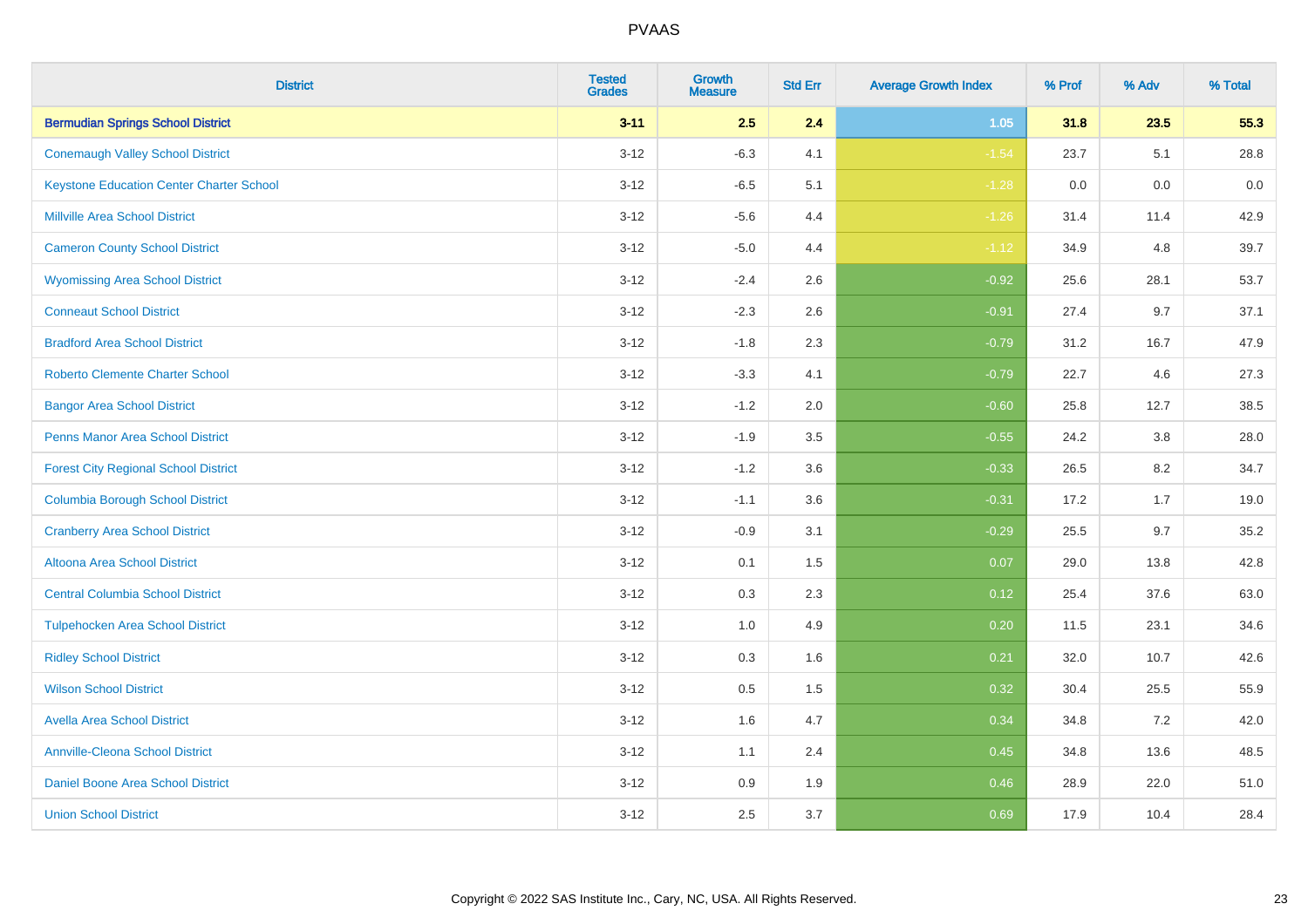| <b>District</b>                                 | <b>Tested</b><br><b>Grades</b> | Growth<br><b>Measure</b> | <b>Std Err</b> | <b>Average Growth Index</b> | % Prof | % Adv   | % Total |
|-------------------------------------------------|--------------------------------|--------------------------|----------------|-----------------------------|--------|---------|---------|
| <b>Bermudian Springs School District</b>        | $3 - 11$                       | 2.5                      | 2.4            | $1.05$                      | 31.8   | 23.5    | 55.3    |
| North Clarion County School District            | $3 - 12$                       | 3.4                      | 4.1            | 0.83                        | 45.0   | 18.8    | 63.8    |
| <b>Pottstown School District</b>                | $3 - 12$                       | 2.0                      | 2.2            | 0.88                        | 19.4   | 6.2     | 25.6    |
| <b>Eastern Lancaster County School District</b> | $3 - 12$                       | 2.9                      | 3.2            | 0.91                        | 35.2   | 36.4    | 71.6    |
| <b>Brownsville Area School District</b>         | $3 - 12$                       | 3.9                      | 3.8            | 1.04                        | 22.0   | 8.5     | 30.5    |
| People For People Charter School                | $3 - 12$                       | 6.4                      | 5.6            | 1.15                        | 2.4    | $0.0\,$ | 2.4     |
| <b>Newport School District</b>                  | $3 - 12$                       | $3.8\,$                  | 3.3            | 1.17                        | 38.8   | 10.4    | 49.2    |
| <b>Upper Dublin School District</b>             | $3 - 12$                       | 2.1                      | 1.8            | 1.19                        | 34.7   | 30.0    | 64.7    |
| <b>Purchase Line School District</b>            | $3 - 12$                       | 4.3                      | 3.3            | 1.30                        | 32.3   | 9.0     | 41.4    |
| <b>Chestnut Ridge School District</b>           | $3 - 12$                       | 4.0                      | 2.9            | 1.38                        | 33.2   | 11.0    | 44.2    |
| Conemaugh Township Area School District         | $3 - 12$                       | 4.8                      | 3.5            | 1.39                        | 30.9   | 27.8    | 58.8    |
| Susquehanna Township School District            | $3 - 12$                       | 3.9                      | 2.7            | 1.45                        | 19.0   | 13.1    | 32.0    |
| Northern Potter School District                 | $3 - 12$                       | 6.8                      | 4.6            | 1.48                        | 30.6   | 11.1    | 41.7    |
| <b>South Western School District</b>            | $3 - 12$                       | 2.5                      | 1.7            | 1.48                        | 36.2   | 19.7    | 55.9    |
| <b>Smethport Area School District</b>           | $3 - 12$                       | 5.8                      | 3.8            | 1.52                        | 24.6   | 20.0    | 44.6    |
| <b>Waynesboro Area School District</b>          | $3 - 12$                       | 3.0                      | 1.8            | 1.67                        | 26.0   | 23.5    | 49.5    |
| <b>West Shore School District</b>               | $3 - 12$                       | 2.2                      | 1.3            | 1.68                        | 31.8   | 15.2    | 47.1    |
| <b>Wyalusing Area School District</b>           | $3 - 12$                       | 5.7                      | 3.2            | 1.78                        | 38.6   | 12.9    | 51.4    |
| <b>Oswayo Valley School District</b>            | $3 - 12$                       | 9.9                      | 5.1            | 1.93                        | 26.5   | 44.1    | 70.6    |
| Pennsylvania Distance Learning Charter School   | $3 - 12$                       | 6.8                      | 3.4            | 1.99                        | 19.8   | 6.2     | 25.9    |
| <b>Mckeesport Area School District</b>          | $3 - 12$                       | 4.6                      | 2.2            | 2.14                        | 21.1   | 4.4     | 25.5    |
| Northern Lehigh School District                 | $3 - 12$                       | 6.1                      | 2.5            | 2.42                        | 21.4   | 18.0    | 39.3    |
| Northern Tioga School District                  | $3 - 12$                       | 6.8                      | 2.6            | 2.64                        | 25.0   | 16.9    | 41.9    |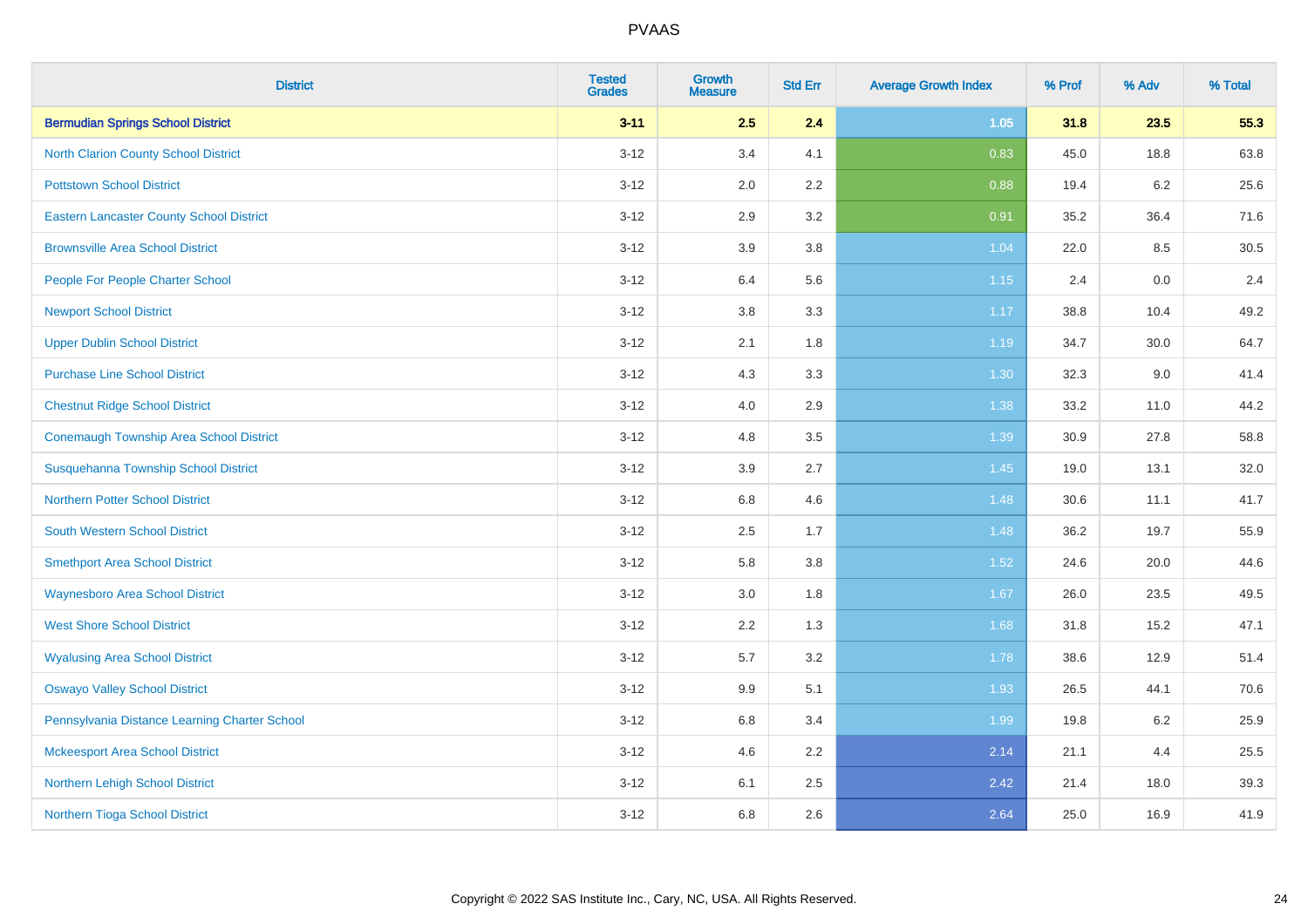| <b>District</b>                           | <b>Tested</b><br><b>Grades</b> | <b>Growth</b><br><b>Measure</b> | <b>Std Err</b> | <b>Average Growth Index</b> | % Prof | % Adv | % Total |
|-------------------------------------------|--------------------------------|---------------------------------|----------------|-----------------------------|--------|-------|---------|
| <b>Bermudian Springs School District</b>  | $3 - 11$                       | 2.5                             | 2.4            | $1.05$                      | 31.8   | 23.5  | 55.3    |
| <b>Tamaqua Area School District</b>       | $3 - 12$                       | 6.5                             | 2.4            | 2.72                        | 34.3   | 17.5  | 51.8    |
| <b>Donegal School District</b>            | $3 - 12$                       | 5.9                             | 2.2            | 2.72                        | 34.1   | 23.1  | 57.2    |
| <b>Apollo-Ridge School District</b>       | $3 - 12$                       | 9.5                             | 3.0            | 3.23                        | 34.0   | 9.4   | 43.4    |
| <b>Kutztown Area School District</b>      | $3 - 12$                       | 9.3                             | 2.8            | 3.34                        | 38.5   | 14.6  | 53.2    |
| <b>William Penn School District</b>       | $3 - 12$                       | 7.0                             | 1.9            | 3.61                        | 14.0   | 7.2   | 21.3    |
| <b>Dover Area School District</b>         | $3 - 12$                       | 7.1                             | 1.9            | 3.78                        | 33.0   | 18.7  | 51.7    |
| <b>Juniata County School District</b>     | $3 - 12$                       | 7.7                             | 2.0            | 3.81                        | 22.9   | 18.9  | 41.8    |
| <b>Radnor Township School District</b>    | $3 - 12$                       | 7.5                             | 1.9            | 4.03                        | 33.0   | 38.3  | 71.3    |
| <b>Elizabethtown Area School District</b> | $3 - 12$                       | 7.1                             | 1.7            | 4.19                        | 36.4   | 27.6  | 64.0    |
| <b>West Allegheny School District</b>     | $3 - 12$                       | 8.6                             | 2.0            | 4.34                        | 37.3   | 27.2  | 64.5    |
| <b>Conewago Valley School District</b>    | $3 - 12$                       | 7.6                             | 1.7            | 4.46                        | 41.3   | 19.4  | 60.6    |
| <b>Easton Area School District</b>        | $3 - 12$                       | 6.3                             | 1.3            | 4.91                        | 24.1   | 13.0  | 37.1    |
| Pen Argyl Area School District            | $3 - 12$                       | 12.8                            | 2.5            | 5.10                        | 28.5   | 23.8  | 52.3    |
| Penns Valley Area School District         | $3 - 12$                       | 14.1                            | 2.6            | 5.33                        | 29.6   | 23.3  | 52.9    |
| <b>Hermitage School District</b>          | $3 - 12$                       | 14.0                            | 2.5            | 5.59                        | 34.0   | 27.0  | 61.0    |
| Lampeter-Strasburg School District        | $3 - 12$                       | 11.0                            | 1.9            | 5.69                        | 35.4   | 32.3  | 67.7    |
| <b>Camp Hill School District</b>          | $3 - 12$                       | 20.7                            | 2.9            | 7.00                        | 32.3   | 41.4  | 73.7    |
| <b>Manheim Township School District</b>   | $3 - 12$                       | 10.9                            | 1.5            | 7.51                        | 30.9   | 31.0  | 61.9    |
| <b>Upper Darby School District</b>        | $3 - 12$                       | 11.2                            | 1.4            | 8.28                        | 23.8   | 11.8  | 35.6    |
| <b>Central York School District</b>       | $3 - 12$                       | 12.9                            | 1.5            | 8.64                        | 31.4   | 24.1  | 55.5    |
| <b>Loyalsock Township School District</b> | $3 - 12$                       | 26.7                            | 2.7            | 9.92                        | 36.8   | 35.1  | 71.9    |
| <b>Tyrone Area School District</b>        | $3 - 12$                       | 29.2                            | 2.3            | 12.86                       | 36.6   | 29.1  | 65.7    |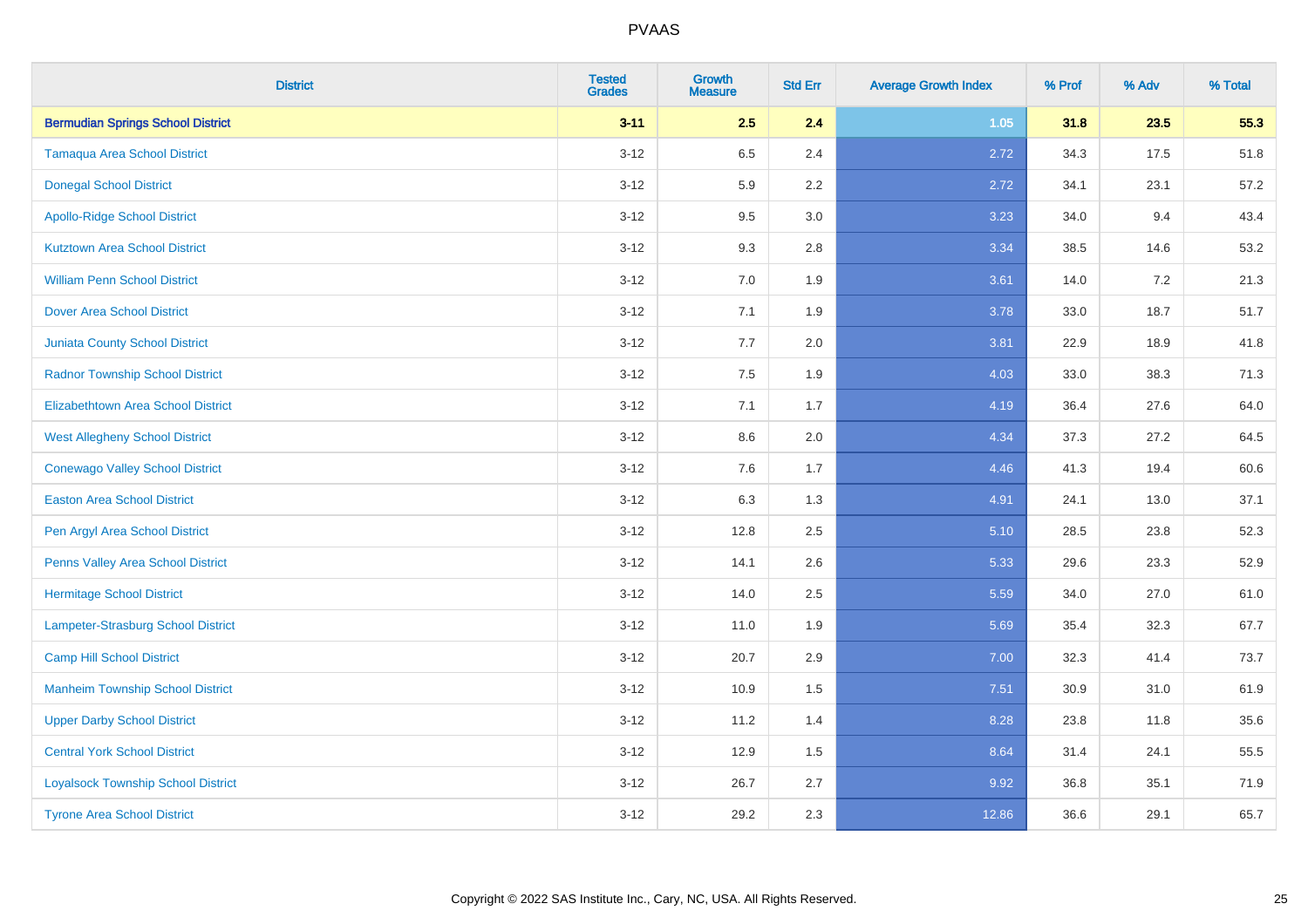| <b>District</b>                                                       | <b>Tested</b><br><b>Grades</b> | <b>Growth</b><br><b>Measure</b> | <b>Std Err</b> | <b>Average Growth Index</b> | % Prof | % Adv | % Total |
|-----------------------------------------------------------------------|--------------------------------|---------------------------------|----------------|-----------------------------|--------|-------|---------|
| <b>Bermudian Springs School District</b>                              | $3 - 11$                       | 2.5                             | 2.4            | 1.05                        | 31.8   | 23.5  | 55.3    |
| <b>Cumberland Valley School District</b>                              | $3 - 12$                       | 18.6                            | 1.2            | 15.79                       | 31.3   | 39.2  | 70.5    |
| <b>Environmental Charter School At Frick Park</b>                     | $3-9$                          | $-6.2$                          | 3.7            | $-1.67$                     | 25.9   | 3.4   | 29.3    |
| Esperanza Academy Charter School                                      | $4 - 11$                       | 2.1                             | 2.1            | 1.01                        | 14.2   | 3.6   | 17.8    |
| <b>Mastery Charter School - Pickett Campus</b>                        | $6 - 10$                       | 2.7                             | 4.2            | 0.65                        | 20.6   | 0.0   | 20.6    |
| <b>Innovative Arts Academy Charter School</b>                         | $6 - 11$                       | $-7.2$                          | 2.5            | $-2.83$                     | 2.0    | 0.0   | 2.0     |
| La Academia Partnership Charter School                                | $6 - 11$                       | $-15.5$                         | 5.7            | $-2.70$                     | 2.3    | 0.0   | 2.3     |
| Perseus House Charter School Of Excellence                            | $6 - 11$                       | $-6.4$                          | 2.6            | $-2.50$                     | 0.9    | 0.0   | 0.9     |
| Urban Pathways 6-12 Charter School                                    | $6 - 11$                       | $-4.1$                          | 5.7            | $-0.72$                     | 0.0    | 0.0   | $0.0\,$ |
| <b>Evergreen Community Charter School</b>                             | $6 - 11$                       | $-1.1$                          | 4.7            | $-0.23$                     | 34.6   | 26.9  | 61.5    |
| Boys Latin Of Philadelphia Charter School                             | $6 - 12$                       | $-8.0$                          | 2.7            | $-3.02$                     | 1.4    | 0.0   | 1.4     |
| Center For Student Learning Charter School At Pennsbury               | $6 - 12$                       | $-3.3$                          | 6.0            | $-0.55$                     | 23.1   | 0.0   | 23.1    |
| Dr Robert Ketterer Charter School Inc                                 | $6 - 12$                       | 7.1                             | 4.3            | 1.66                        | 7.3    | 1.7   | 9.0     |
| 21st Century Cyber Charter School                                     | $6 - 12$                       | 6.6                             | 2.1            | 3.16                        | 29.0   | 21.8  | 50.8    |
| <b>Mastery Charter School - Gratz Campus</b>                          | $7 - 10$                       | $-9.5$                          | 4.6            | $-2.09$                     | 0.0    | 3.4   | 3.4     |
| Mastery Charter School - Shoemaker Campus                             | $7 - 10$                       | $-2.3$                          | 2.8            | $-0.81$                     | 10.1   | 3.7   | 13.8    |
| <b>Lincoln Park Performing Arts Charter School</b>                    | $7 - 11$                       | $-14.9$                         | 2.7            | $-5.45$                     | 39.3   | 8.9   | 48.2    |
| <b>Achievement House Charter School</b>                               | $7 - 11$                       | $-8.2$                          | 3.6            | $-2.28$                     | 16.7   | 2.8   | 19.4    |
| <b>Mastery Charter High School-Lenfest Campus</b>                     | $7 - 11$                       | $-1.8$                          | 5.8            | $-0.30$                     | 26.3   | 0.0   | 26.3    |
| <b>West Side CTC</b>                                                  | $9 - 10$                       | $-32.0$                         | 3.9            | $-8.16$                     | 5.9    | 0.0   | 5.9     |
| Lehigh Valley Charter High School For The Arts                        | $9 - 10$                       | $-11.8$                         | 2.5            | $-4.76$                     | 28.9   | 5.7   | 34.6    |
| <b>Columbia-Montour AVTS</b>                                          | $9 - 10$                       | $-7.1$                          | 2.8            | $-2.52$                     | 19.5   | 3.2   | 22.7    |
| Preparatory Charter School Of Mathematics, Science, Tech, And Careers | $9 - 10$                       | $-5.1$                          | 2.5            | $-2.03$                     | 6.3    | 1.4   | 7.7     |